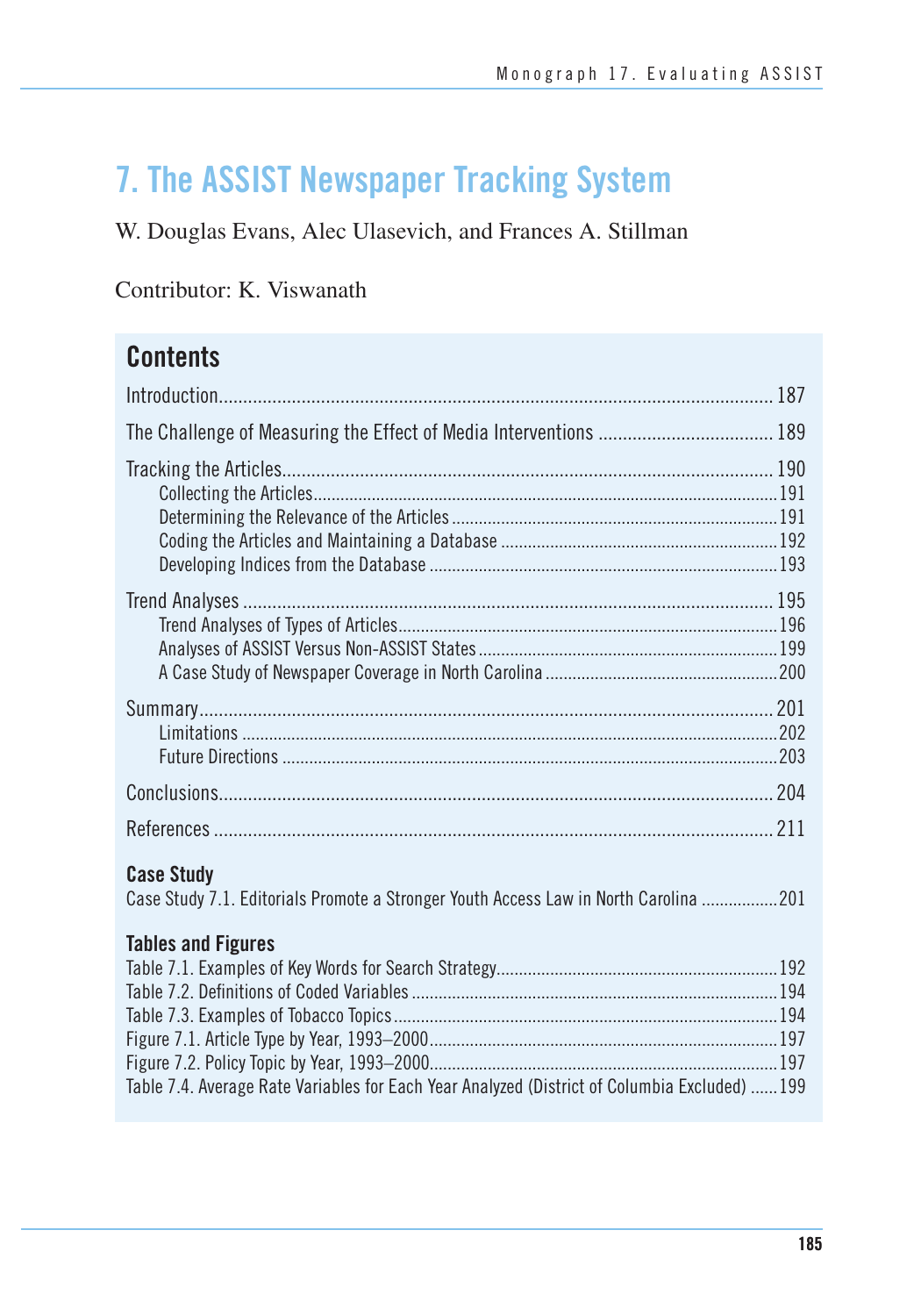### **Appendices**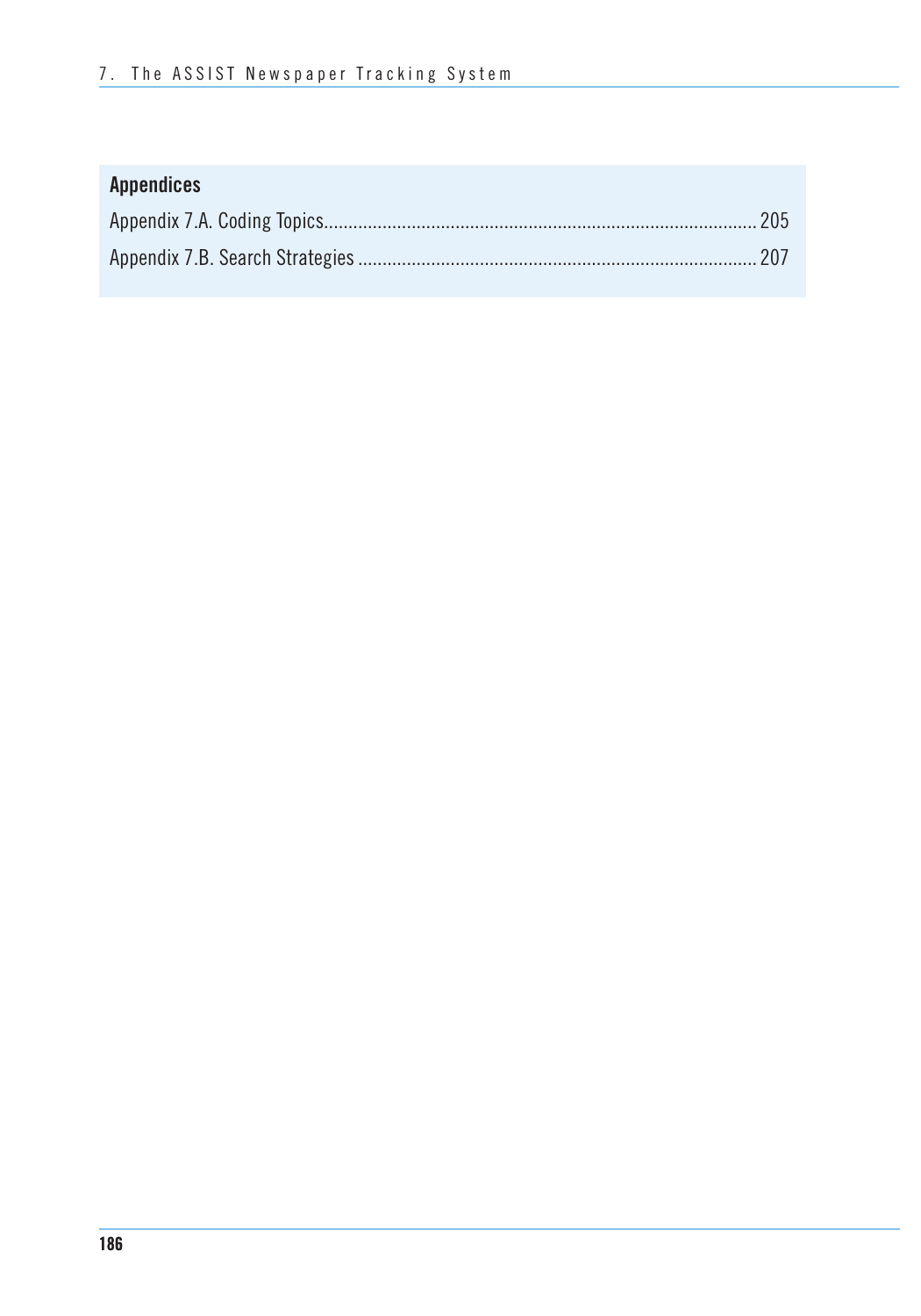### **7. The ASSIST Newspaper Tracking System**

 *To determine whether media interventions and media advocacy influenced newspaper coverage of tobacco control issues, the American Stop Smoking Intervention Study (ASSIST) evaluation analyzed newspaper coverage of ASSIST priority policy areas. The ASSIST Newspaper Tracking System, a comprehensive database of newspaper coverage of tobacco control efforts in the United States from 1993 to 2000, compiled over 124,000 articles from newspapers across the country with the assistance of a national newspaper clipping service. This database was subsequently used to describe trends in media coverage for ASSIST policy areas over time as well as differences in news coverage between ASSIST and non-ASSIST states.* 

*Articles were judged for relevance on the basis of a three-tiered key-word search of tobacco-, legislative restriction-, and policy-related terms as well as a subjective content review. These articles were then coded for subsequent analysis along indices such as policy type, topic, circulation, article type, and point of view. Four state-level metrics were produced from this scoring system: raw frequency of articles; relative (percentage) frequency; a rate variable comparing number of articles to the number of newspapers per state; and a media advocacy variable (MAV), a per capita index of prohealth coverage computed from multiple factors.* 

*Although a subsequent trend analysis of these scoring data could not establish evidence of changes in coverage over time, this study provided evidence that ASSIST media intervention efforts had an effect on newspaper coverage of tobacco control policy activities. The ASSIST Initial Outcomes Index was used to control for baseline differences between states, revealing a significant positive difference in the rate variable between ASSIST states and non-ASSIST states, with a plausible explanation being the presence of ASSIST media interventions. This database and its associated study serve as a valuable basis for future research efforts involving media outcomes in tobacco control and how to quantify them relative to policy intervention efforts.* 

### **Introduction**

This chapter describes (1) the database created to track newspaper coverage of ASSIST's four priority policy areas during the project, (2) the methods developed to  $\blacksquare$  his chapter describes (1) the database created to track newspaper coverage of code and analyze the data, and (3) a state-level scoring system created to characterize the newspaper coverage. Several analyses are presented to demonstrate the score's potential uses, including

■ Trend analyses of coverage by topic, to highlight the potential use of the scoring system to determine whether media interventions are stimulating adequate newspaper coverage to engender support for the proposed policies;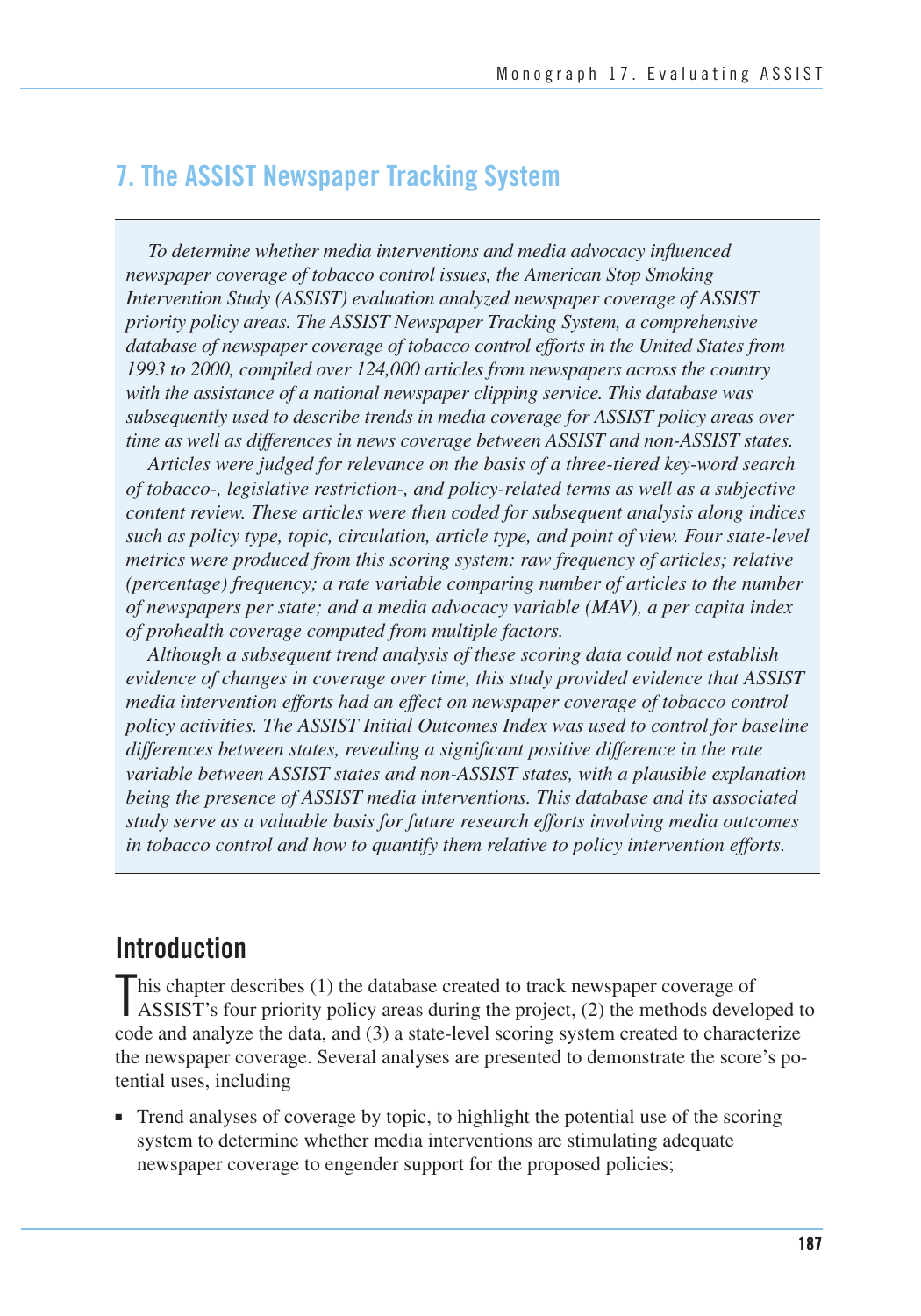- Comparison of newspaper coverage in ASSIST states with coverage in non-ASSIST states;
- A case study of newspaper coverage in one specific state, North Carolina, related to the successful promotion of stronger youth tobacco access laws.

Although this database was not ultimately used as part of the formal ASSIST evaluation analysis, it represents a valuable first effort in measuring the results of media advocacy efforts for tobacco control.

In a social-environmental public health approach, interventions that

change public and private tobacco use policies are among the most powerful interventions available to tobacco control advocates. Policies that promote nonsmoking behavior lead to the development of a social norm that holds tobacco use unacceptable. One of the three principal interventions of the ASSIST model was media intervention, including media advocacy, a highly effective tool for promoting policies as part of a public health agenda. The ASSIST Newspaper Tracking System represented an effort to determine the success of the ASSIST media interventions by analyzing the amount and type of newspaper coverage

#### **Media Advocacy**

"'Media advocacy is the strategic use of mass media as a resource for advancing a social or public policy initiative.'a Media advocacy stimulates community involvement in defining policy initiatives that influence the social environment in which individuals make choices—for example, choices about tobacco use. Media advocates react to unexpected events and breaking news and create events to draw media attention and coverage to an issue.<sup>b</sup> When traditional media relations and interventions—for example, publicizing special events, marking health observances, and publicizing research results—are used strategically, not just informatively, they are tactics in the approach of media advocacy. In all the ASSIST states, ASSIST staff and volunteers were trained to use all media interventions in ways that were strategic and community based. In this way, ASSIST advanced the state of the art in media advocacy for tobacco control.

"Media advocates must know the relevant policy issues, know how to frame an issue for public debate, and know how the media function—what types of stories are deemed newsworthy, how editors decide what stories get covered, and what deadlines and logistic issues might influence coverage. Therefore, ASSIST conducted media advocacy training to impart knowledge and skills to advocates and to encourage and empower their involvement in tobacco control. A communication network among advocates for sharing information on local and national activities helped ASSIST advocates implement media advocacy efforts. Newsletters, listservs, and computer newsgroups supported timely communication and creativity among the national, state, and local advocates."

*Source:* National Cancer Institute. 2005. *ASSIST: Shaping the future of tobacco prevention and control*  (Tobacco control monograph no. 16, NIH publication no. 05-5645). Bethesda, MD: National Cancer Institute (pp. 127, 129).

aNational Cancer Institute. 1989. *Media strategies for smoking control: Guidelines* (NIH publication no. 89-3013). Bethesda, MD: National Institutes of Health (p. 8).

bWallack, L., K. Woodruff, L. Dorfman, and I. Diaz. 1999. *News for a change: An advocate's guide to working with the media.* Thousand Oaks, CA: Sage.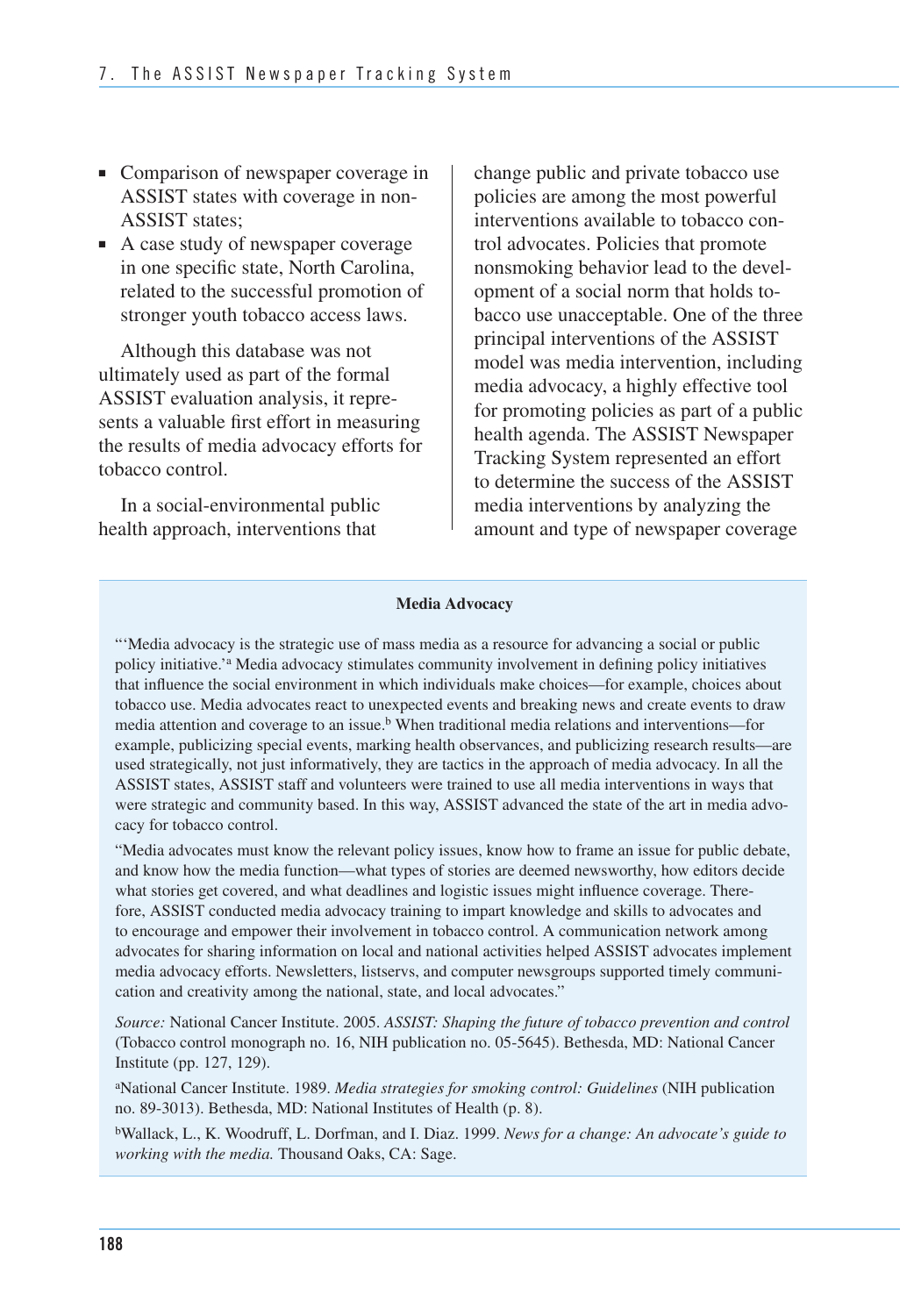of the policy areas promoted by the ASSIST intervention: clean indoor air, restrictions on minors' access to tobacco, excise tax increases, and restrictions on tobacco advertising and promotion (see Monograph 16, chapter 5, pp. 149–152).

### **The Challenge of Measuring the Effect of Media Interventions**

The idea that news media coverage<br>brings issues to the attention of the brings issues to the attention of the public and of policy makers may seem intuitive, if not obvious. The challenge in evaluation, however, is demonstrating that news media coverage does in fact influence the thinking, decisions, and behavior of the public and of policy makers. Although determining such a cause-and-effect relationship for some very focused and geographically limited topics might be possible, researchers in the field of evaluation are still grappling with how to do so for wide-scale public health interventions. When ASSIST was initiated in 1991, there was little published literature on methods for evaluating the effects of media interventions, $<sup>1</sup>$ </sup> which are important interventions of the ASSIST model. Therefore, designing a method of evaluation was essential. Evaluating media intervention effects would entail determining actual news media coverage, tracking coverage trends, and comparing those trends with levels or types of media intervention efforts. National Cancer Institute (NCI) and ASSIST Coordinating Center staff members developed methods that not only measured the effects of ASSIST but also contributed to advancing the field of evaluation in this regard.

 Though an appropriate method to evaluate ASSIST media interventions was not available, the development of the newspaper tracking system was influenced by the work in media stud- ies that documented the relationship between news media coverage of social problems and the effects of that cover- age on audience perceptions of those problems. Early research was on agenda setting, and that research posited that the public's attention, over time, would be focused on issues occupying time or space in the mass media.<sup>2</sup> In the words of Bernard Cohen, "The press may not be successful much of the time in telling people what to think, but it is strikingly successful in telling readers what to think about." $3(p13)$  However, subsequent work in media studies revealed that the model described in Wallack et al.2 was too limited and suggested that by presenting social problems as such, the media do help individuals to think about a problem in a certain way. The media provide arguments for and against social issues and thereby define the terms in which the topics are considered. $4(p231)$  This study and more recent studies sug- gest that the public agenda, news media coverage, and public policy are mutually influential and, of course, multifaceted.<sup>5</sup> If so, media advocacy interventions should be capable of influencing news media coverage. Recently and since the end of ASSIST, researchers documented the interrelationships among media, advocacy, and health promotion. They found that during the 1980s organized groups and institutions that sought to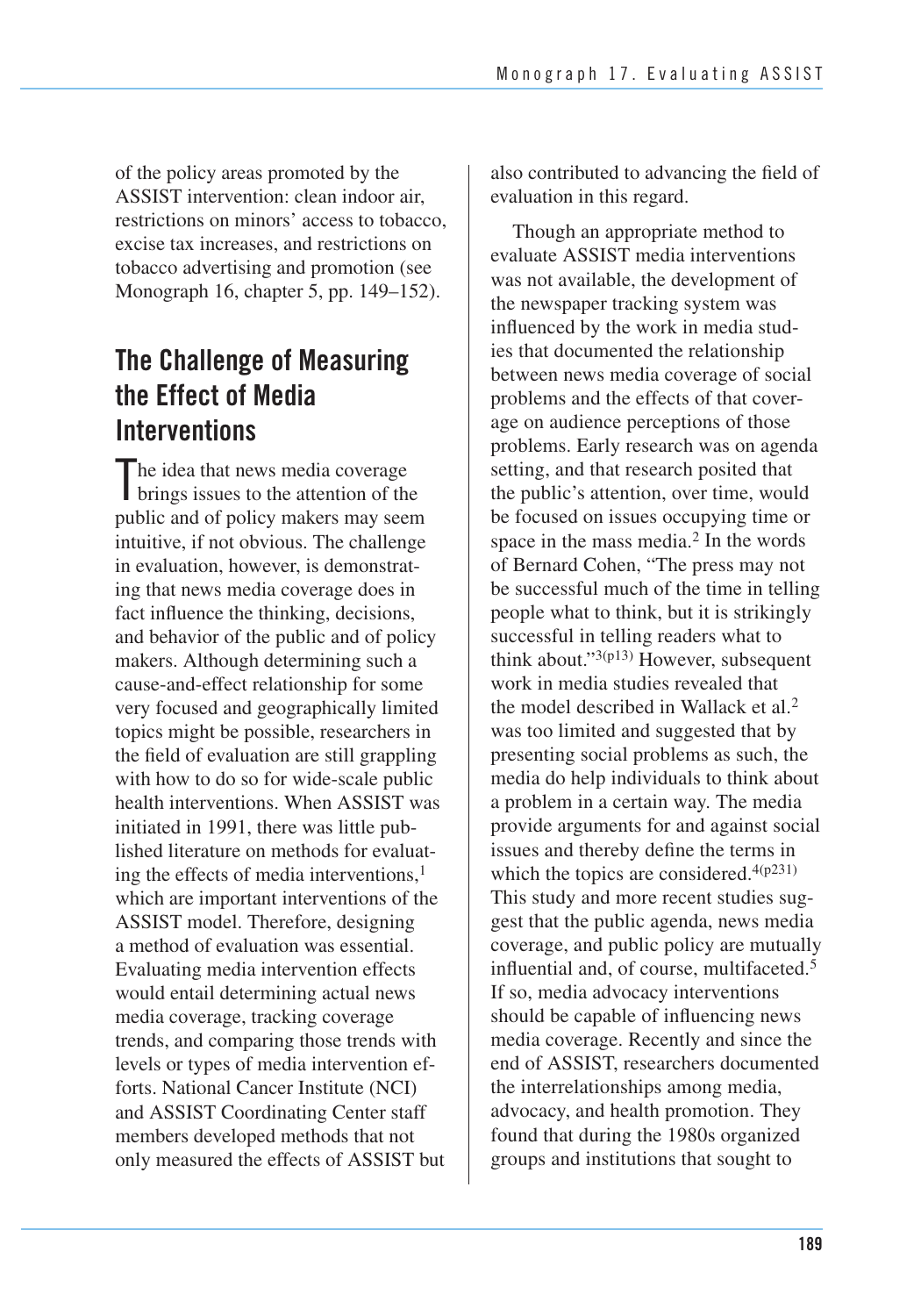place cardiovascular disease issues on the public agenda stimulated an increase in news media coverage of heart disease as a social problem.6

ASSIST conducted media advocacy for many of its media interventions. Media advocacy grew out of the work of social movement organizations in many arenas, but only recently has it become a formal element of approaches for affecting public health policy. The objective of media advocacy is to influence how the media present issues, and the goal is to thereby shape policy agendas and regulatory or legislative actions. (For a full discussion of these concepts and how they were applied in ASSIST, see Monograph 16, chapter 5.)

The steps in this first stage of developing an evaluation approach to the media interventions of a wide-scale public health intervention were the following:

- Establish a tracking system for identifying and collecting newspaper articles about ASSIST-relevant tobacco control topics.
- Code the articles for characteristics that could be used for meaningful analyses.
- Maintain a database of the coded data.
- Create indices from the database for use in analyses.
- Conduct trend analyses for the entire ASSIST implementation phase (1993–99), comparing ASSIST states with non-ASSIST states.
- Provide the 17 ASSIST states with trend analyses of newspaper coverage on a quarterly basis as feedback on their media intervention efforts.

These efforts are described in the subsequent sections of this chapter.

 unprecedented in scope, though it tracked only newspaper coverage. The omis- sion of broadcast and electronic media (television, radio, and the World Wide Web, which was in its infancy when data collection began) does not detract from the overarching purpose of the tracking system. Newspaper coverage has been found to parallel coverage in the electronic media.7 In fact, newspaper coverage of issues, especially in the *elite press* (a term used in the industry to refer to influential agenda-setting media), has been shown to be the source of much of what is covered by the electronic media. Research has also documented the importance of newspaper coverage in the decision-making process for policy makers and legislators in many areas of public policy.<sup>5</sup> Thus, the ASSIST Newspaper Tracking System is an im- portant resource for additional kinds of analyses and for further hypothesis testing about tracking and evaluating news media coverage to determine the effectiveness of tobacco control interventions designed to promote a tobacco-free social norm. The newspaper tracking effort was

## **Tracking the Articles**

From October 1993 through December<br>2000, the ASSIST Coordinating Cen-■ rom October 1993 through December ter tracked all daily newspapers in the United States for articles covering the tobacco control policy areas established in the ASSIST model: clean indoor air, restrictions on minors' access to tobacco, excise tax increases, and restrictions on tobacco advertising and promotion.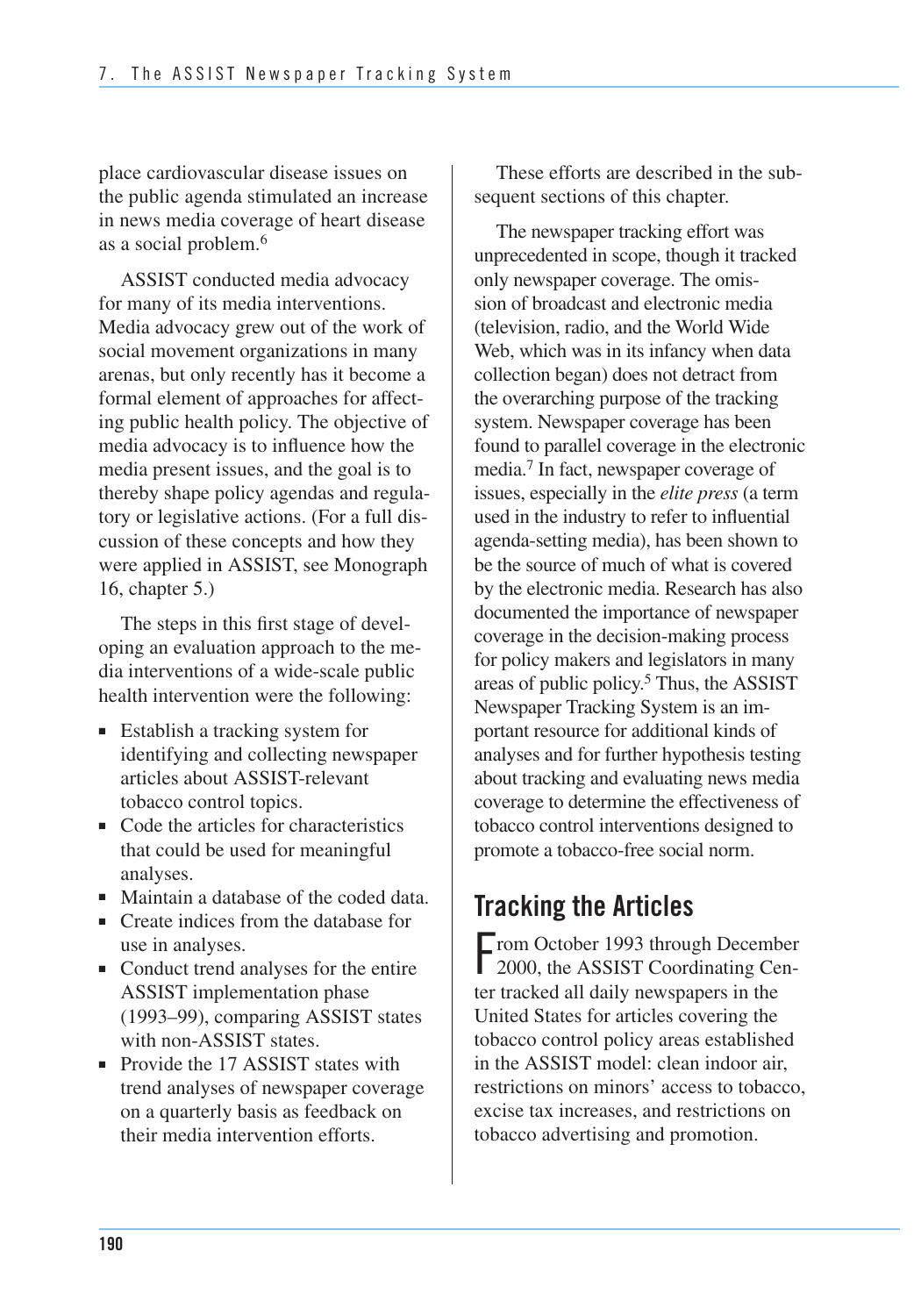### **Collecting the Articles**

 Following a pilot study to examine the feasibility and specificity of tracking newspaper coverage of tobacco control issues in three states, $8$  a national newspa per-clipping service was selected as the data collection agent. This service moni- tors 17,247 different publications and claims an estimated capture ratio of 80%, meaning that 80% of all articles germane to a particular search strategy will be identified and clipped by a reader.

 Between October 1, 1993, and Decem- ber 31, 2000, this service monitored all daily newspapers in the United States us- ing a search strategy devised by ASSIST Coordinating Center researchers. In De- cember 2000, 1,766 newspapers were in the sampling frame, but this number had varied over time due to newspaper open-ings, closings, and mergers.

National newspapers—such as *USA Today*, the *Wall Street Journal*, and the *Christian Science Monitor*—were excluded from the search strategy because determining their readership in each state would be difficult. The *New York Times* and the *Washington Post* were included in the search, even though they have national circulations, because they are primarily city newspapers with a section that covers only local news. Advertisements, movie reviews, restaurant reviews, and obituaries that had tobaccorelated content were excluded from the search. Syndicated columns were counted as one article (identified by the newspaper of origin and attributed to that state) to capture an important source of editorial opinion, to credit its influence, and to limit redundancy.

 The newspaper-clipping service ob- tained potentially relevant articles from the universe of daily newspapers. Poten- tially relevant news and feature articles, letters to the editor, and editorials about tobacco control policies were identified with a three-tiered search strategy. The first tier consisted of tobacco key words, the second tier consisted of legislative key words, and the third of policy-related key words. Examples of key words are listed in table 7.1. See appendix 7.A for a list of the coding topics; see appendix 7.B for a complete list of search strategies.

To enhance the likelihood of identifying the most relevant articles, this strategy required that one word from each tier appear in the article or headline in order for it to be clipped. For example, appearance of the word *tobacco* by itself did not qualify an article for selection—the article could have been about tobacco farming and not about tobacco control policy. However, the appearance of the words *tobacco* and *bill* and *tax* would qualify an article for selection. The chief advantages of the search strategy were its simplicity and replicability. No decisions about the content of the article were necessary other than to note the appearance of the key words. The above criteria could not be applied to singleparagraph articles, such as letters to the editor. In these cases, a key word from two of the three tiers was sufficient for selection.

#### **Determining the Relevance of the Articles**

The clipping service identified each clipping by the newspaper's name, cir-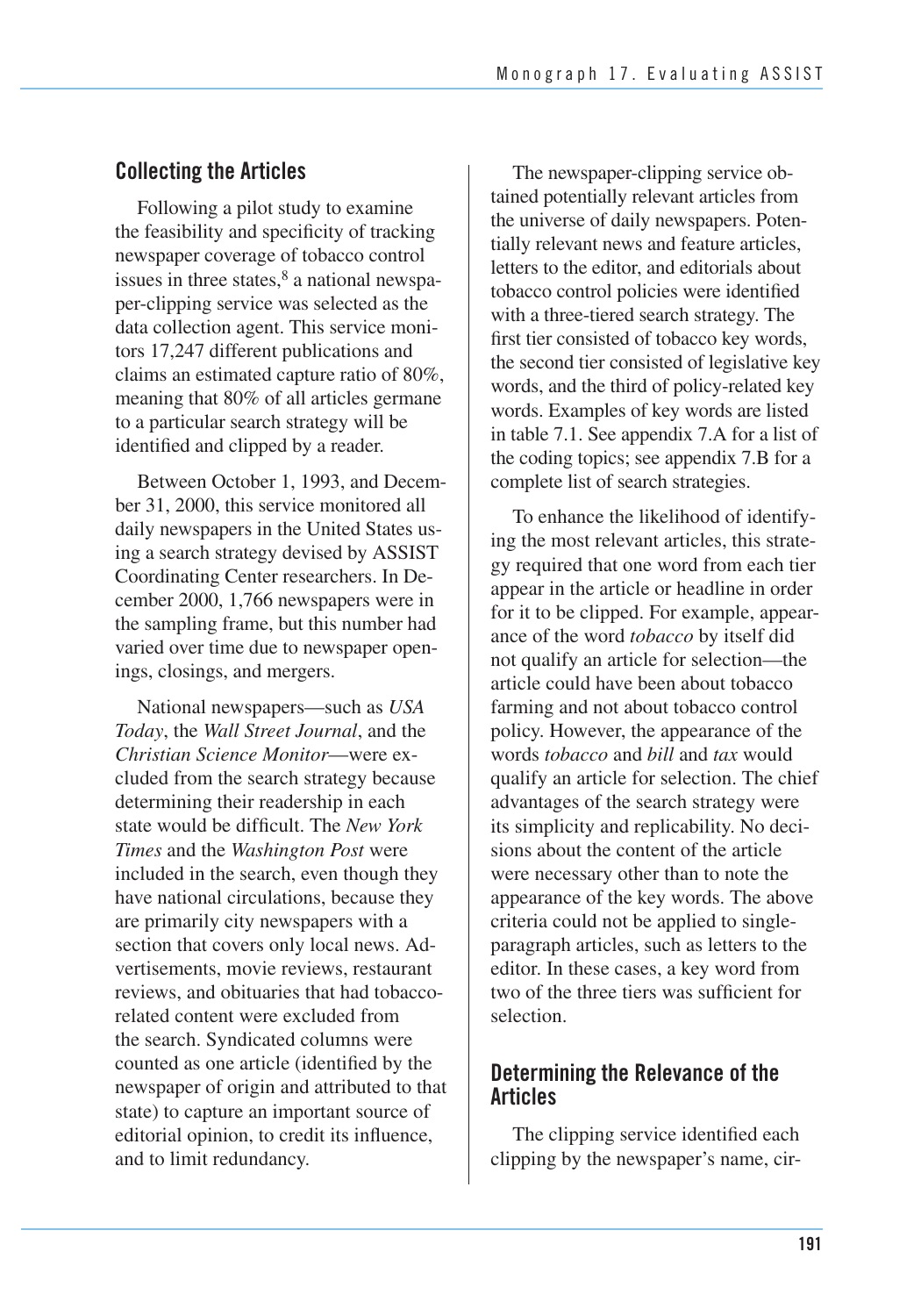| Tier 1: Tobacco | <b>Tier 2: Legislative restrictions</b> | <b>Tier 3: Policy</b> |                    |
|-----------------|-----------------------------------------|-----------------------|--------------------|
| <b>ASSIST</b>   | Ban/banned/banning                      | Advertising           | Pharmacy           |
| Cigarettes      | Bill                                    | Airport               | Promotion          |
| Nicotine        | Law/lawsuit                             | Arena                 | Public places      |
| Smoking         | Legislation/legislative/legislator      | <b>Billboard</b>      | <b>Restaurants</b> |
| Smoke-free      | Ordinance                               | Bowling alley         | School(s)          |
| Snuff           | Policy                                  | <b>Buildings</b>      | <b>Stores</b>      |
| <b>Tobacco</b>  | Prohibit/prohibition                    | Children              | Tax                |
|                 | Regulation/regulatory                   | Coliseum              | Vending machines   |
|                 | <b>Restrictions</b>                     | Jail                  | Workplace(s)       |
|                 |                                         | Mall                  | Youth              |
|                 |                                         | Minor(s)              |                    |

**Table 7.1. Examples of Key Words for Search Strategy** 

culation, and date of publication. The service shipped all clipped articles in bulk to the ASSIST Coordinating Center on a monthly basis. Each article was then reviewed to ensure that it met the search criteria and that it was indeed relevant. Trained research staff of the ASSIST Coordinating Center performed this task. First, each article was screened to verify that a key word from each tier was used in it. This criterion, however, was not sufficient to determine relevance because even though an article might include the key words, it might be only tangentially related to the topic of tobacco control. For example, a story about a politician's personal life might mention his or her efforts in tobacco control but might not be about tobacco control policy. Articles that were determined to be relevant were entered into the database. See Stillman and colleagues<sup>9</sup> for additional details.

#### **Coding the Articles and Maintaining a Database**

The coding process began once an article was accepted as relevant and was added to the database. The challenge posed by the coding process was to characterize the information from each article sufficiently to clearly represent how the tobacco control issues were treated. The data from the ASSIST Newspaper Tracking System were most suitable for identifying what tobacco control issues were discussed across the United States. The data were less suitable for revealing details about the discussion, about the quality of the discussion, and about the approach to the discussion. The sheer volume of articles made it necessary to choose between two very different types of coding: conducting a surface analysis of the entire scope of newspaper coverage of tobacco control policy, or coding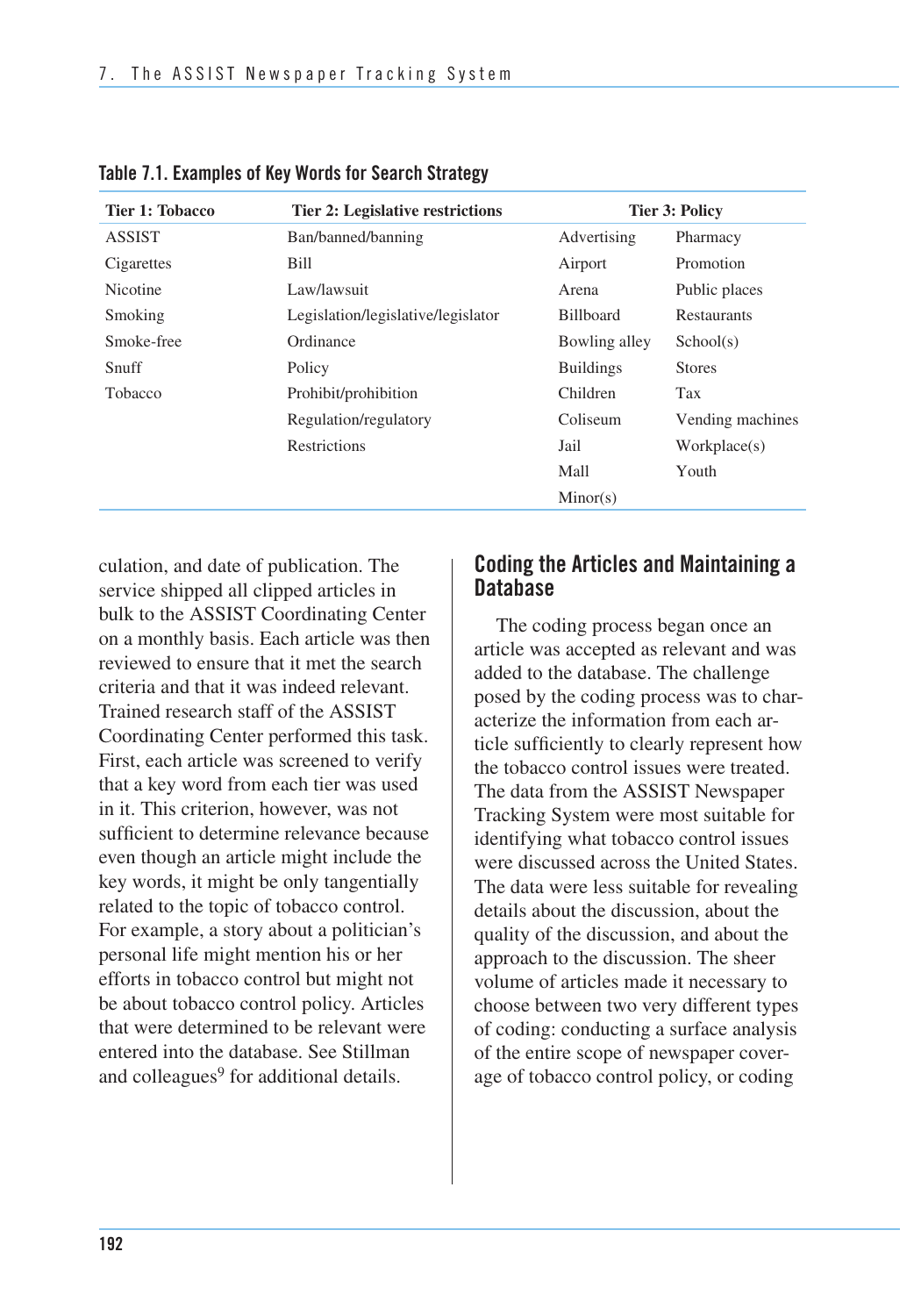and analyzing a small percentage of the clippings in depth.

As an example of the coding process, all hard news stories were coded as neutral, whereas editorials, letters to the editor, and editorial cartoons were coded as either neutral, prohealth, or protobacco. Such articles were coded as neutral when the author addressed both sides of an issue and expressed no dominant theme or position. The argument could be made that hard news stories express a bias even though they should be neutral, in accordance with journalistic principles; however, assessing bias in news stories would have required far greater staff resources, monetary resources, and indepth textual analysis than were possible for this study.

The ASSIST Coordinating Center developed a codebook to provide background and instructions for coders. New tobacco control topics that appeared in the newspaper clippings and that had implications for the coding were addressed at bimonthly meetings of coders and project administrators. Addenda to the coding manual were written as needed. Coders were in a training period until they achieved an intercoder reliability rate of 100%. Every month thereafter, for quality control, the coding supervisor made spot reliability checks of 20 clips from each coder. Any clips that did not meet coding standards were recoded to meet the standards. The reliability scores remained high, at 95%–99%, throughout the project.

Each article was coded on six variables: policy type, topic code, circulation of source newspaper, type of

article, front page, and origin of story. Articles that were editorial in nature were coded on a seventh variable, point of view. These variables are described in table 7.2.

Table 7.3 provides examples of the tobacco policy topics coded by the tracking system. The final coded database consists of 124,401 articles. The record of each article contains a set of coded variables and the article's identifiers newspaper's name, circulation, and date of publication.

#### **Developing Indices from the Database**

 To render the data useful for trend analyses, a number of indices were created: raw frequency, relative frequen- cy, rate variable, and media advocacy variable. The purpose of these indices was to reduce complex data to manage able constructs for meaningful analysis and to test theoretical assumptions about the relationship between news media coverage and social-environmental outcomes. For example, agenda-setting theory proposes that the quantity and specific characteristics of coverage in- fluence the public debate about policy issues.<sup>1</sup> To test such assumptions parsi- moniously, an index that captured these characteristics was necessary.

The first index of the articles was raw frequency, simply the number of articles designated by one value of a specific variable (e.g., the number of articles published during 1994). The second index was relative frequency, the percentage of articles with a given characteristic, such as the percentage of stories on the front page in a year.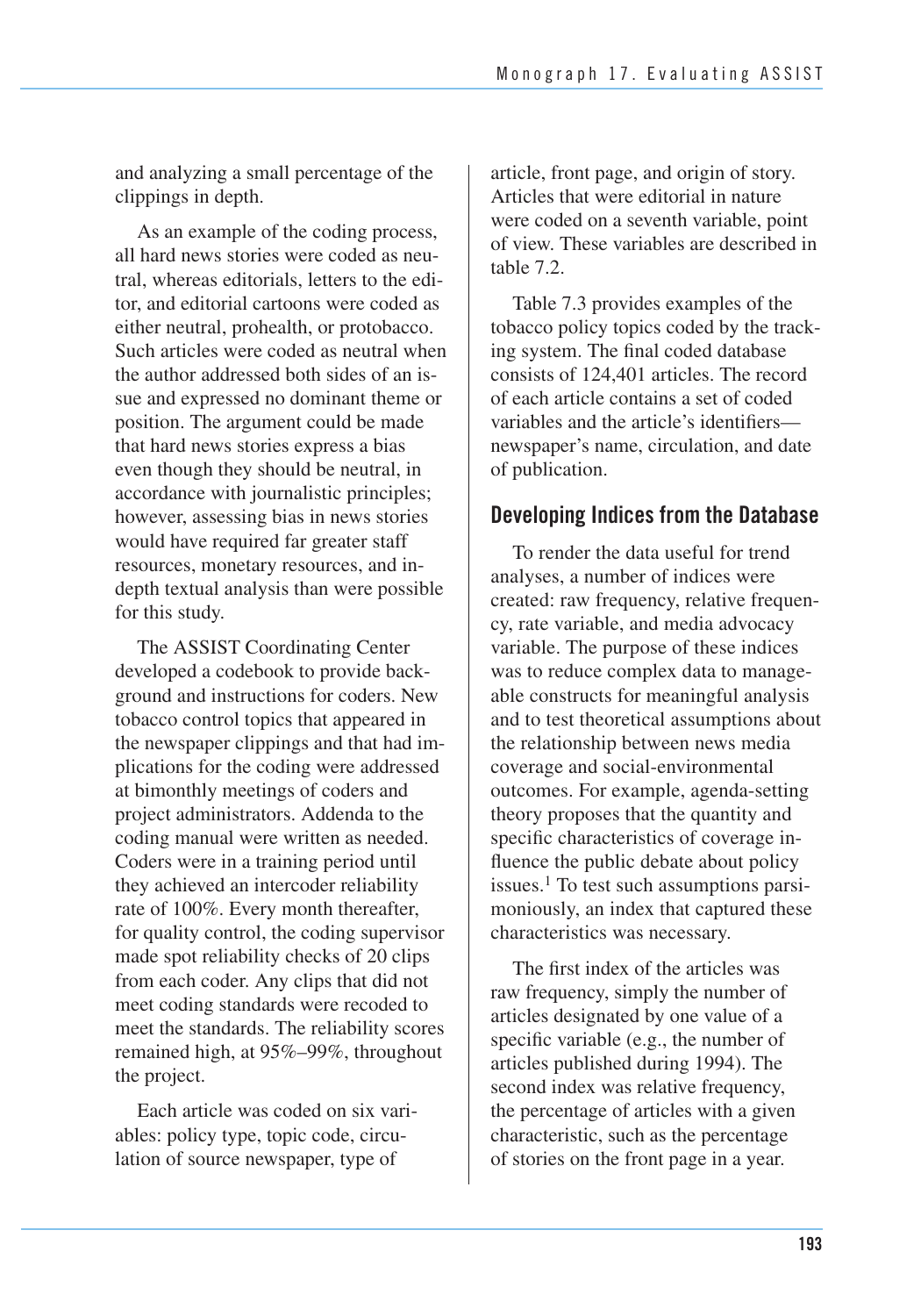| <b>Variable</b>    | <b>Operational definition</b>                                                                                                                                                                                                                                                                                                                                                                                                                                                                                                                                                                                                                               |
|--------------------|-------------------------------------------------------------------------------------------------------------------------------------------------------------------------------------------------------------------------------------------------------------------------------------------------------------------------------------------------------------------------------------------------------------------------------------------------------------------------------------------------------------------------------------------------------------------------------------------------------------------------------------------------------------|
| Policy type        | Four policy areas were coded to correspond with ASSIST objectives: clean indoor<br>air, restrictions on minors' access to tobacco, excise tax increases, and restrictions<br>on tobacco advertising and promotion. A fifth category, referred to as miscellaneous,<br>includes lawsuits against the tobacco industry, national settlement talks, and proposed<br>regulation of nicotine by the U.S. Food and Drug Administration (FDA).                                                                                                                                                                                                                     |
| Topic code         | Since 1996, specific topic codes were entered to specify content of articles (e.g., state<br>excise tax) beyond policy type.                                                                                                                                                                                                                                                                                                                                                                                                                                                                                                                                |
| Circulation        | This variable refers to the number of copies of the publication that are distributed daily.<br>(For the New York Times and the Washington Post, these were further divided into<br>specific circulation figures for each adjacent state-New York/New Jersey/Connecticut,<br>and Virginia/Maryland/District of Columbia, respectively.)                                                                                                                                                                                                                                                                                                                      |
| Type of<br>article | Articles were classified as being one of three types: news story (a factual account of an<br>event or issue), editorial (an opinion of an event or issue written by newspaper staff), or<br>letter to the editor (usually written to the newspaper by a member of the community).                                                                                                                                                                                                                                                                                                                                                                           |
| Front page         | This variable was created in an attempt to identify the visibility of a specific article in the<br>particular newspaper.                                                                                                                                                                                                                                                                                                                                                                                                                                                                                                                                    |
| Point of view      | The points of view of editorials, letters to the editor, and editorial cartoons were coded as<br>neutral, prohealth, or protobacco. Hard news stories were coded as neutral.                                                                                                                                                                                                                                                                                                                                                                                                                                                                                |
| Origin of<br>story | To assess the salience of the tobacco control policy issue, the articles were coded as<br>either national or local in focus. Stories from a national wire service (e.g., Associated<br>Press, United Press International, Reuters) were coded as national; stories from a local<br>journalist (whose name was stated in the byline) were coded as local. When the media<br>analysis first started, this variable was not included in the coding protocol. This variable<br>was added after 6 months of coding—when it became apparent that many articles in local<br>papers were covering national tobacco policy issues taken from national wire services. |

#### **Table 7.2. Definitions of Coded Variables**

#### **Table 7.3. Examples of Tobacco Topics**

| Clean indoor air                  | Minors' access<br>to tobacco | <b>Excise tax</b><br><i>increases</i> | <b>Advertising and</b><br>promotion        | <b>Miscellaneous</b> |
|-----------------------------------|------------------------------|---------------------------------------|--------------------------------------------|----------------------|
| Smoke-free                        | Licensing vendors            | Federal excise                        | Banning billboards                         | Cigarette package    |
| bowling alley                     |                              | tax                                   | in a state                                 | labeling             |
| Sports arena                      | Youth purchase               | State excise tax                      | Removing billboards                        | FDA regulation of    |
| restricts smoking                 | attempts                     |                                       | from sports arenas                         | nicotine content     |
| Restricting<br>smoking in schools | Banning vending<br>machines  |                                       | FDA regulation of<br>cigarette advertising | Lawsuits             |

*Note:* FDA indicates U.S. Food and Drug Administration.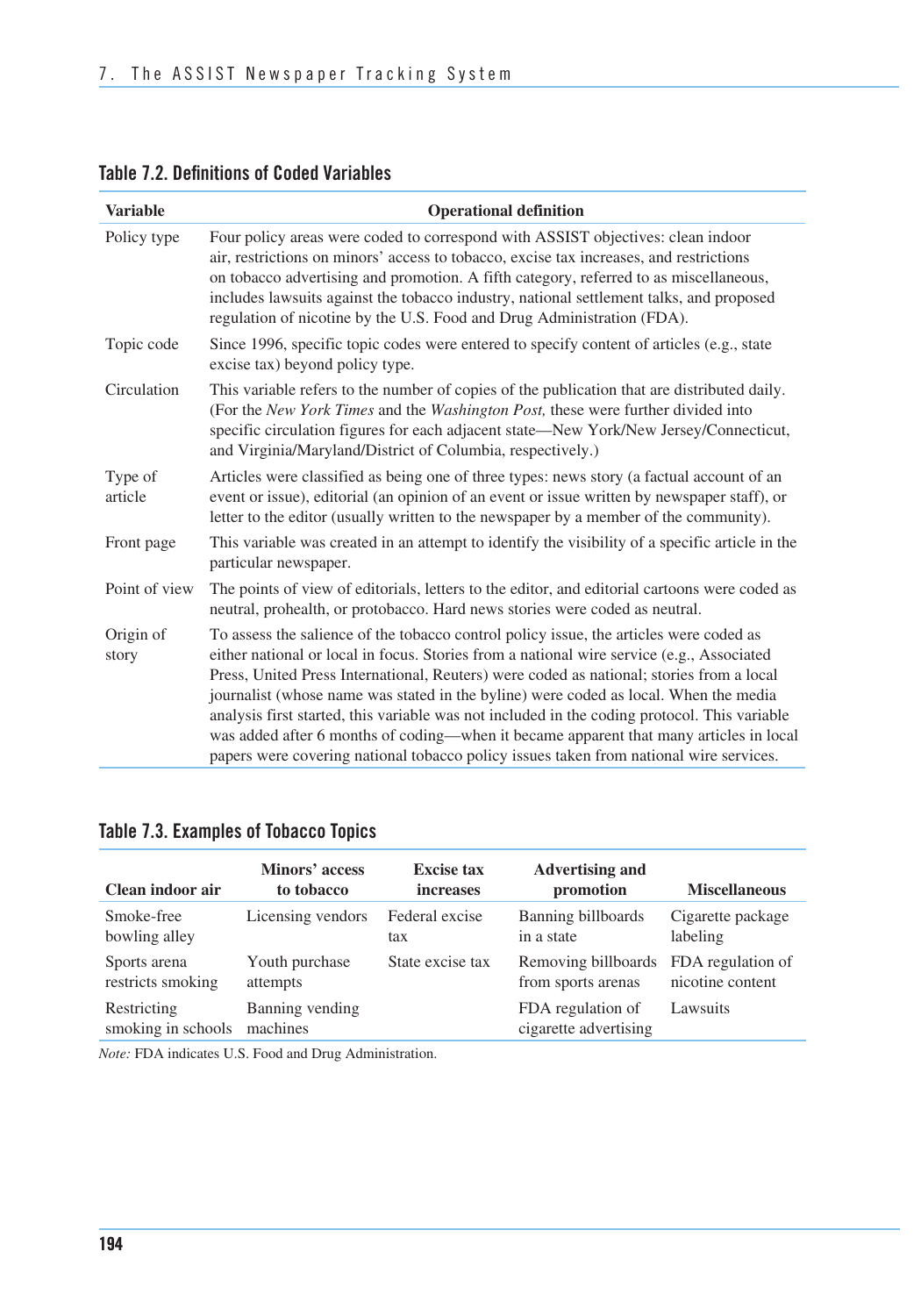Relative frequency enables comparisons among variables over time and from year to year.

Neither the raw frequency nor the relative frequency can be the basis for valid comparisons between states because the number of newspapers published varies by state. The number of newspapers would affect the number of articles published (i.e., the more newspapers in a state, the greater the number of articles published). Yet, comparisons between states are important because the unit of analysis in ASSIST is the state.

To address this problem, a third index was calculated, a rate variable: the number of articles clipped in a state divided by the number of newspapers in that state. This quotient yielded the rate variable of tobacco control articles per newspaper per state. The rate variable could be calculated for specific time units—for example, a rate per month, per quarter, or per year. Since the newspaper business is volatile (subject to new starts, mergers, and closures), the clipping service provided the number of newspapers included in the monthly set of clippings.

The fourth index was the media advocacy variable (MAV), which was created as an index of prohealth coverage. This index included the amount, prominence, and point of view of the coverage. MAV was adjusted for a state's population; thus, it could be used to make state-tostate comparisons of prohealth coverage. MAV was calculated as follows:

> *type* × *point of view* × *front page*  $\times$  *(circulation*  $\times$  2.2) *state population*

where

 *circulation* × *2.2:* This product is an *type:*  $0 =$  cartoons:  $1 =$  all other articles *point of view:*  $-2$  = protobacco;  $1 =$  neutral;  $2 =$  prohealth *front page:*  $2 = yes$ ;  $1 = no$ estimate of the circulated paper's total readership.

Weighting of the MAV components was based on previous media advocacy research methods $10$  and expert recommendations. MAV has been applied in modeling the overall effects of ASSIST on hypothesized long-term health outcomes (such as change in tobacco use prevalence) and in modeling associations between ASSIST and tobacco control policy outcomes. Although MAV has not been incorporated into analyses presented in this monograph, it can be used to measure overall population exposure to prohealth coverage. It has significant potential for application in future news media analyses.

## **Trend Analyses**

The ASSIST Newspaper Tracking System is the most comprehensive avail-I tem is the most comprehensive available record of newspaper coverage of tobacco control from 1993 to 2000. The database can be used for various types of analyses—for example, for overall news coverage trend analyses that assess changes in the quantity and characteristics of coverage over time or for detailed content analyses of news articles focused on understanding the coverage of a specific topic or set of topics.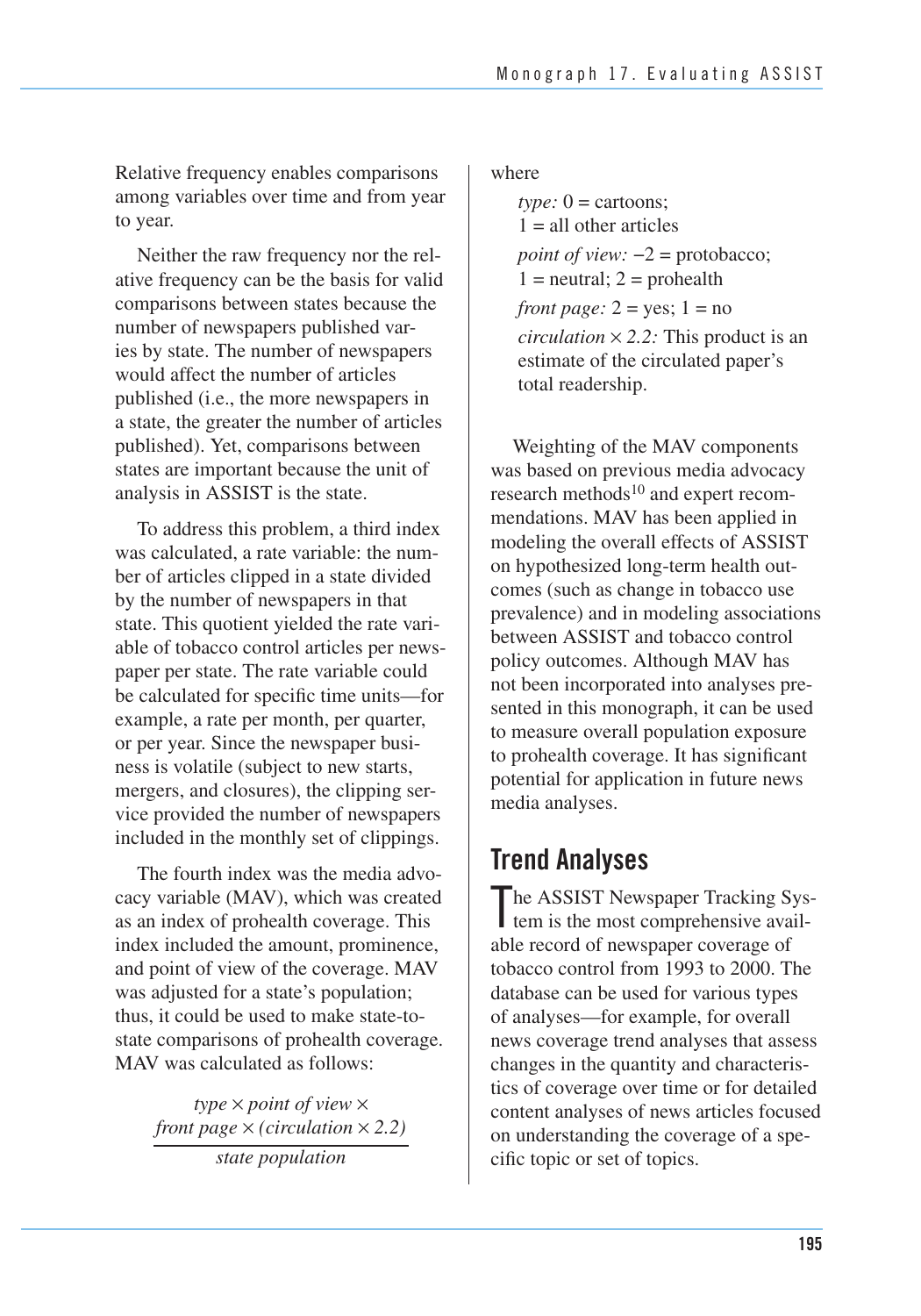In general, the analyses reported here were based on the frequency of articles within each of the coded variables (table 7.2). For descriptive analyses, a chi-square analysis was used to compare frequencies of articles within each of the categories, and each observation was assumed to be independent. In addition, articles grouped by years of publication were considered to be independent samples. In other words, the appearance of an article about a par- ticular tobacco control policy or topic at a single point in time was considered in- dependently of the appearance of another article during subsequent time periods. The tracking system did not track articles appearing in specified newspapers over time. The assumption of independence is consistent with defining the article as the unit of observation.

The next sections present three examples of analyses conducted during the ASSIST evaluation: (1) trend analyses of types of articles, (2) comparison of trends in ASSIST and non-ASSIST states, and (3) a case study of a specific policy initiative in an ASSIST state.

#### **Trend Analyses of Types of Articles**

Because the sampling frame of the AS SIST Newspaper Tracking System includ- ed all daily newspapers, the data can be used to assess the characteristics of cov- erage during the data collection period. Researchers from NCI and the ASSIST Coordinating Center conducted a series of descriptive analyses resulting in an overall characterization of trends in cov- erage during the implementation phase of ASSIST. Trends were characterized as changes in quantities, rates, or character-istics of coverage over time.

 From October 1, 1993, through Decem- ber 31, 2000, 124,401 articles were coded and entered into the database. Of those articles, 67% were news stories, 15% were letters to the editor, 17% were editori- als, and 1% consisted of cartoons. Some variations in the relative frequencies of the types of articles occurred throughout the years of observation (figure 7.1). For example, the percentage of news stories gradually rose over time, whereas the per- centage of letters to the editor fell. News stories constituted 58% of all articles in 1993, 71% in 1997, and 76% in 2000. Similarly, the relative frequency of editori- als increased from 13% in 1993 to 21% in 1998 but declined to 16% in 1999 and to 14% in 2000. In contrast, the relative frequency of letters to the editor declined from 28% in 1993 to 10% in 1997. After a small rebound to 15% in 1998, the relative frequency of letters to editors declined to 12% in 1999 and to only 9% in 2000.

 The largest proportion of newspaper articles across the data collection period concerned clean indoor air policies (40%), followed by minors' access issues (15%), tobacco excise taxes (10%), and tobacco advertising and promotion policies (6%). The miscellaneous category accounted for more than 29% of all coded articles in the database because this category included the high-attention topics of lawsuits against the tobacco industry and the Mas- ter Settlement Agreement, which affected all states (see figure 7.2), and Food and Drug Administration (FDA) regulations. The percentage of articles about each poli- cy area varied over time. In 1993, clean in- door air accounted for 63% of all articles; this number dropped to 24% in 1996 and rose to 40% in 1999 and 2000.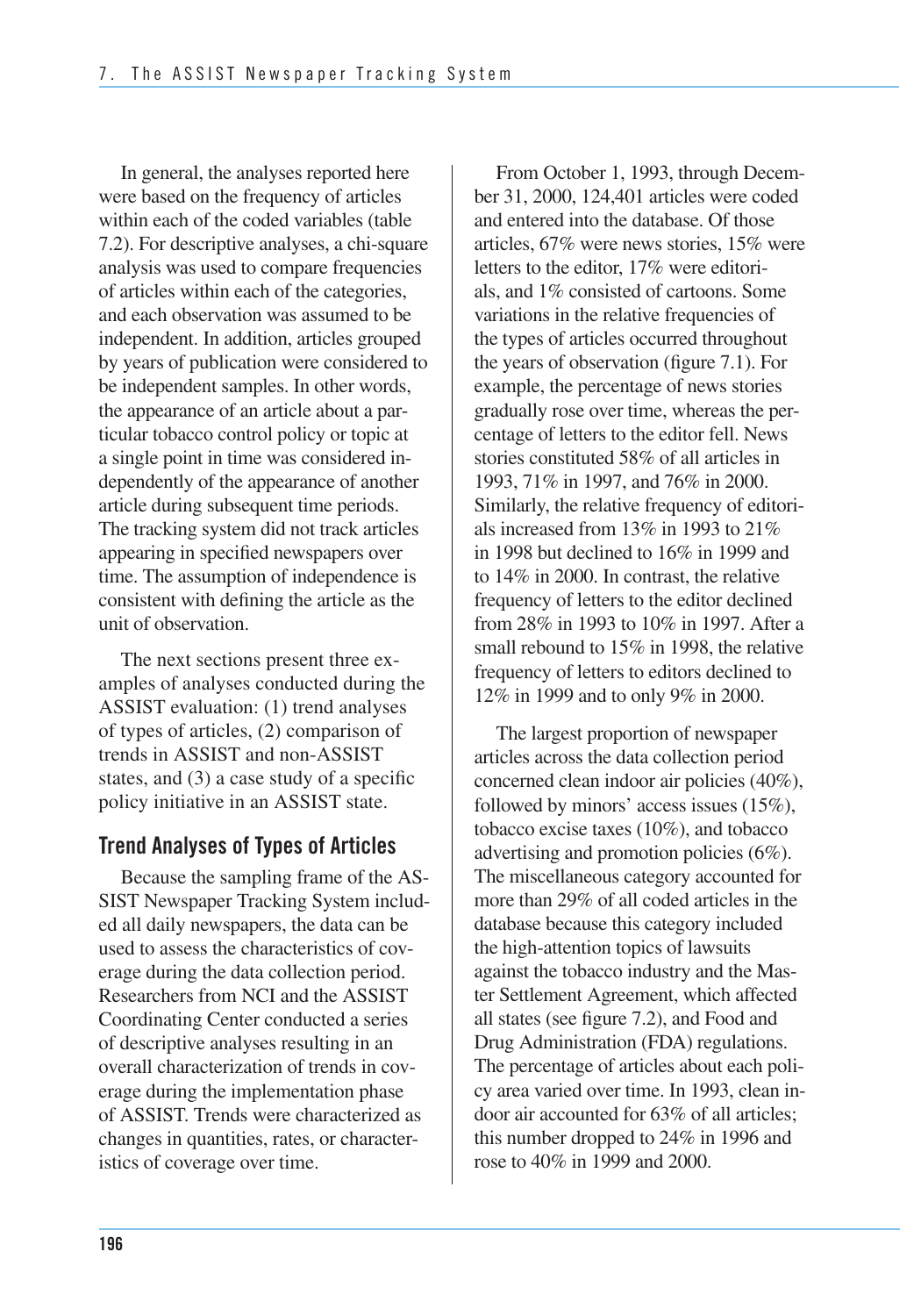

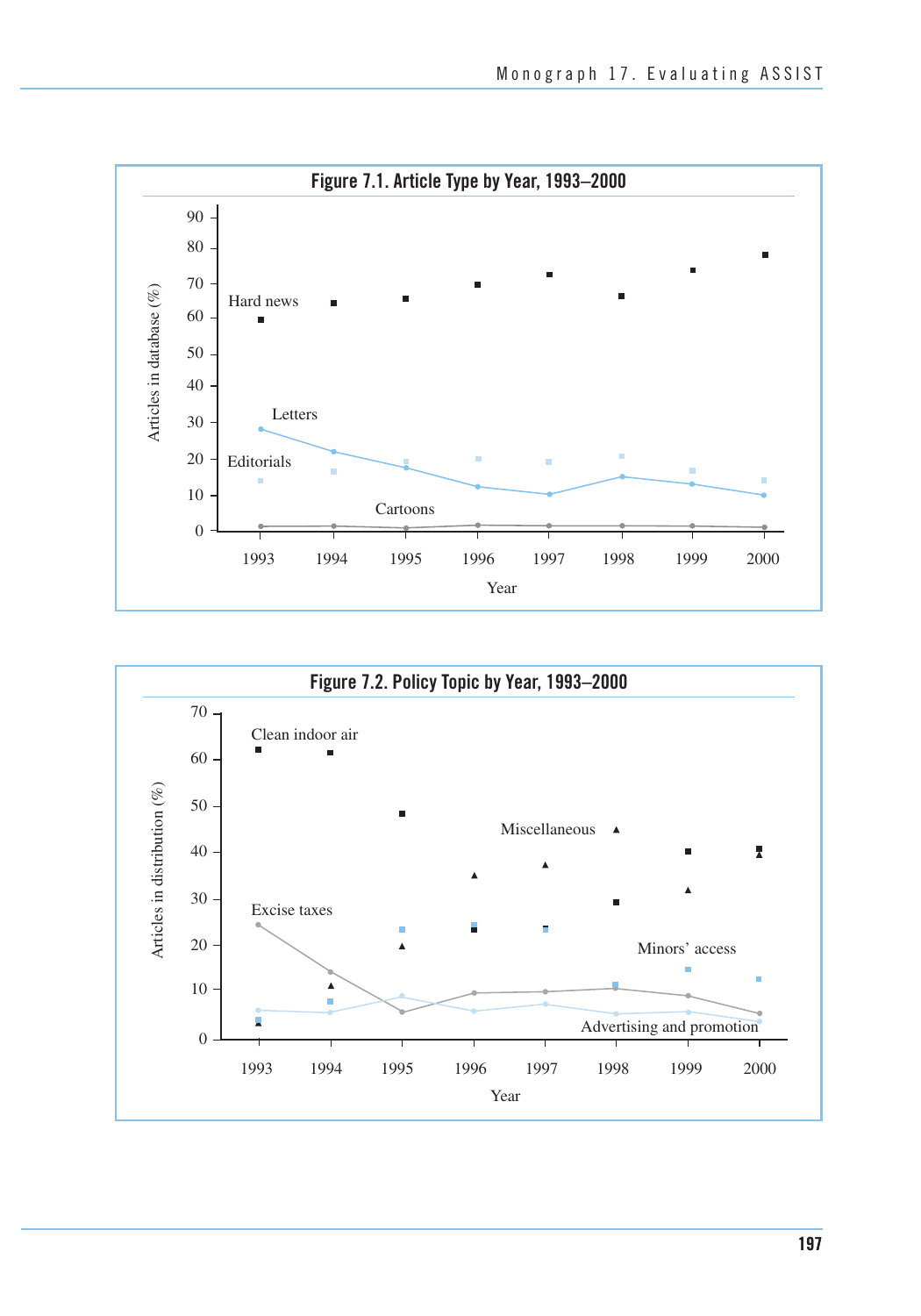The relative frequency of articles on excise taxes dropped from a high of 25% in 1993 to 5% in 1995. Cover- age of minors' access issues peaked in 1996. The relative frequency of articles in the miscellaneous category steadily increased and peaked in 1998 and rep-resented 40% of all articles in 2000.

 Overall, the proportion of news sto- ries was relatively consistent among the four policy types and ranged from 67% for clean indoor air to 71% for youth access, with advertising and promotion restrictions and miscellaneous each at 70%. However, for the excise tax issue, only 49% of coverage was news stories. The distribution of type of stories by topic was similar for all years.

 In the overall database, editorials, letters to the editor, and cartoons were coded for point of view. In the fol- lowing analysis, we examined only editorials and excluded those with a neutral point of view (i.e., percentage comparisons are between prohealth and protobacco editorials only). The prohealth point of view outweighed the protobacco point of view by nearly a 2:1 margin (22,282 to 12,441, with 3,087 neutral). The data also show year-by-year variations. In 1993, 58% of all editorials expressing an opinion were prohealth, and 42% were proto- bacco, with prohealth peaking at 76% in 1996 and dropping to 60% in 1998. All the comparisons between prohealth and protobacco percentages within individual years were statistically significant ( $p < .001$ ). The percentages of articles voicing prohealth points of view remained relatively unchanged from 1998 to 2000.

#### **Readiness for Media Interventions**

"For ASSIST to conduct media interventions successfully, three elements had to be in place:

- 1. An infrastructure of organizational units clearly responsible for the interventions
- 2. A system of communication throughout the infrastructure that would enable timely implementation of media interventions
- 3. Technical assistance to equip ASSIST personnel and coalition volunteers with needed skills and to provide them continued support in planning and implementing media interventions

"These three elements were developed and established during ASSIST's 2-year planning phase. . . . By mid-1993, the 17 states were ready to implement media intervention strategies described in their annual action plans."

*Source:* National Cancer Institute. 2005. *ASSIST: Shaping the future of tobacco prevention and control* (Tobacco control monograph no. 16, NIH publication no. 05-5645). Bethesda, MD: National Cancer Institute (pp. 123–24).

 Regarding tax issues, the prohealth point of view peaked at 73% in 1996, but in 1998, editorials expressing protobacco views outnumbered the prohealth posi- tion by almost 2:1 (64% versus 36%). For clean indoor air issues, the percentage of protobacco editorials ranged from 62% to 72% in 1993–97, dropped to 56% in 1998, but climbed to 70% in 2000. Edi- torials on the issue of youth access were consistently prohealth over time. In the miscellaneous category, the percentage of editorials on advertising and promo- tion policies expressing prohealth views decreased from 82% in 1994 to 59% in 1996 and rose to 71% in 1998, to 80% in 1999, and to 84% in 2000.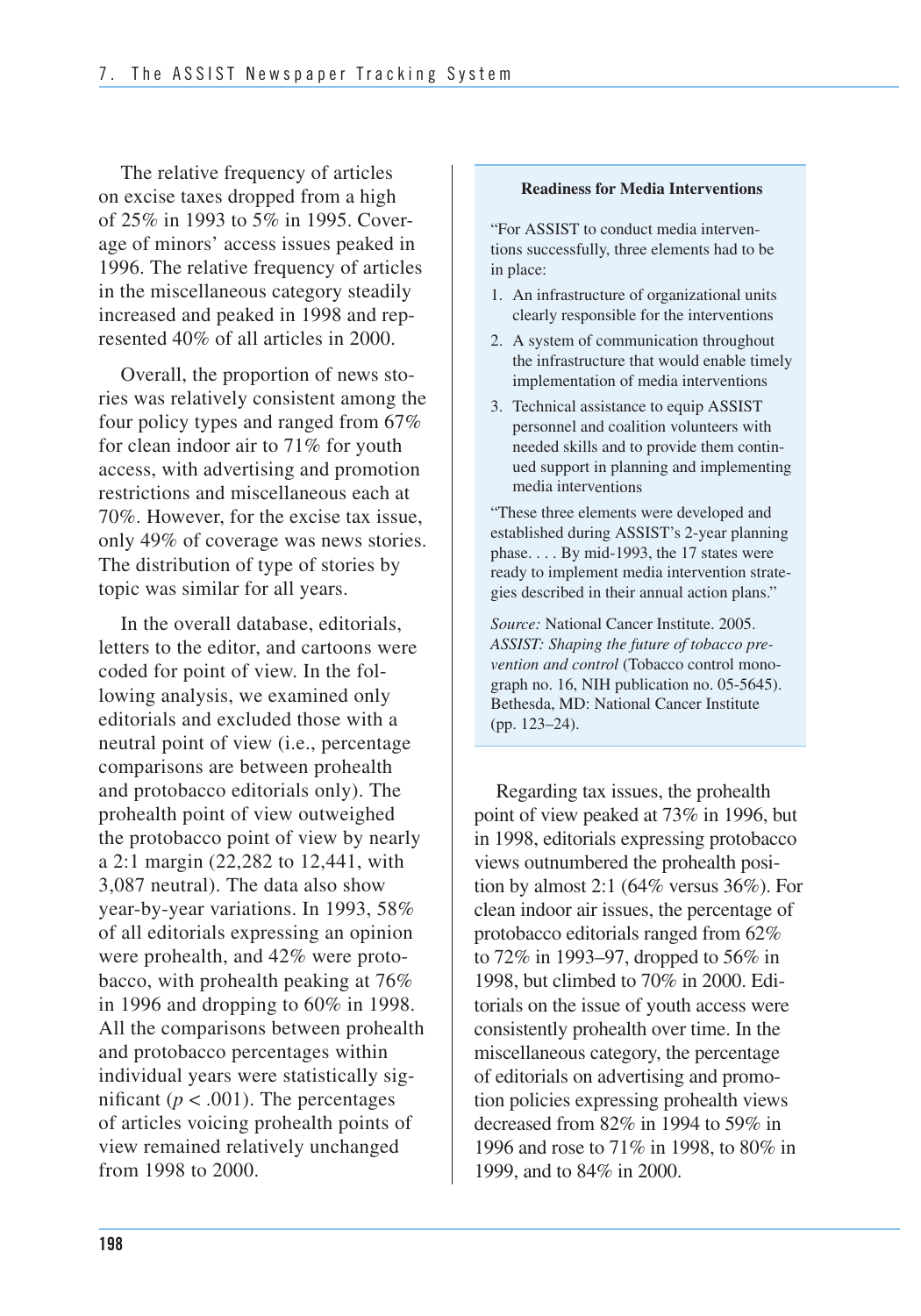In terms of the visibility of the policy types, minors' access to tobacco products was most frequently found on the front page of the newspapers (17.7% versus  $13.2\%$  for all others,  $p < .001$ ).

#### **Analyses of ASSIST Versus Non-ASSIST States**

The ASSIST Newspaper Tracking System was designed in part to assess whether newspaper coverage would follow ASSIST efforts to implement media interventions. One research question was whether newspaper coverage of tobacco control issues would be greater and more favorable to tobacco control in ASSIST states than in non-ASSIST states.

The ASSIST states were not selected randomly; rather, they were selected according to the criteria of a competitive contract review process. Thus, the analyses were based on a quasi-experimental design that would compare newspaper coverage of tobacco control in ASSIST and non-ASSIST states prior to the intervention and then at several points afterward (i.e., a pretest, multiposttest design). However, the ASSIST Newspaper Tracking System did not include data prior to the ASSIST implementation phase, and attempts to reconstruct

a baseline using electronic data sources (e.g., Lexis-Nexis) proved unsuccessful.9

 Given these limitations, a two-step approach was used to (1) control for between-groups differences at baseline using a construct that accounted for rele- vant tobacco control policy variables and (2) test for an ASSIST-by-year interaction. Step 2 was based on the hypothesis of an increasing intervention effect over time: as the project progressed, ASSIST staff would gain experience in media advocacy and consequently would become more successful at media interventions.

 The outcome measure used to control for baseline differences was the ASSIST Initial Outcomes Index. (See chapter 4 for details.) The Initial Outcomes Index is a summary measure of three tobacco con- trol variables: the percentage of workers covered by 100% smoke-free workplaces, cigarette price, and rating of local and state clean indoor air policies. The Initial Outcomes Index measured at the baseline also predicted the volume of newspaper coverage of tobacco control issues.

 The dependent variable was the rate variable, defined as the number of articles published in each state during the year divided by the number of newspapers. Table 7.4 presents the average rates for

| <b>States</b> | 1994  | 1995  | 1996  | 1997  | 1998  |
|---------------|-------|-------|-------|-------|-------|
| <b>ASSIST</b> |       |       |       |       |       |
| Mean          | 18.31 | 10.80 | 10.95 | 14.73 | 13.78 |
| SD            | 9.43  | 7.81  | 8.02  | 9.74  | 7.11  |
| Non-ASSIST    |       |       |       |       |       |
| Mean          | 12.13 | 7.64  | 7.31  | 11.10 | 10.25 |
| SD            | 8.05  | 5.57  | 4.91  | 9.25  | 9.16  |

**Table 7.4. Average Rate Variables for Each Year Analyzed (District of Columbia Excluded)**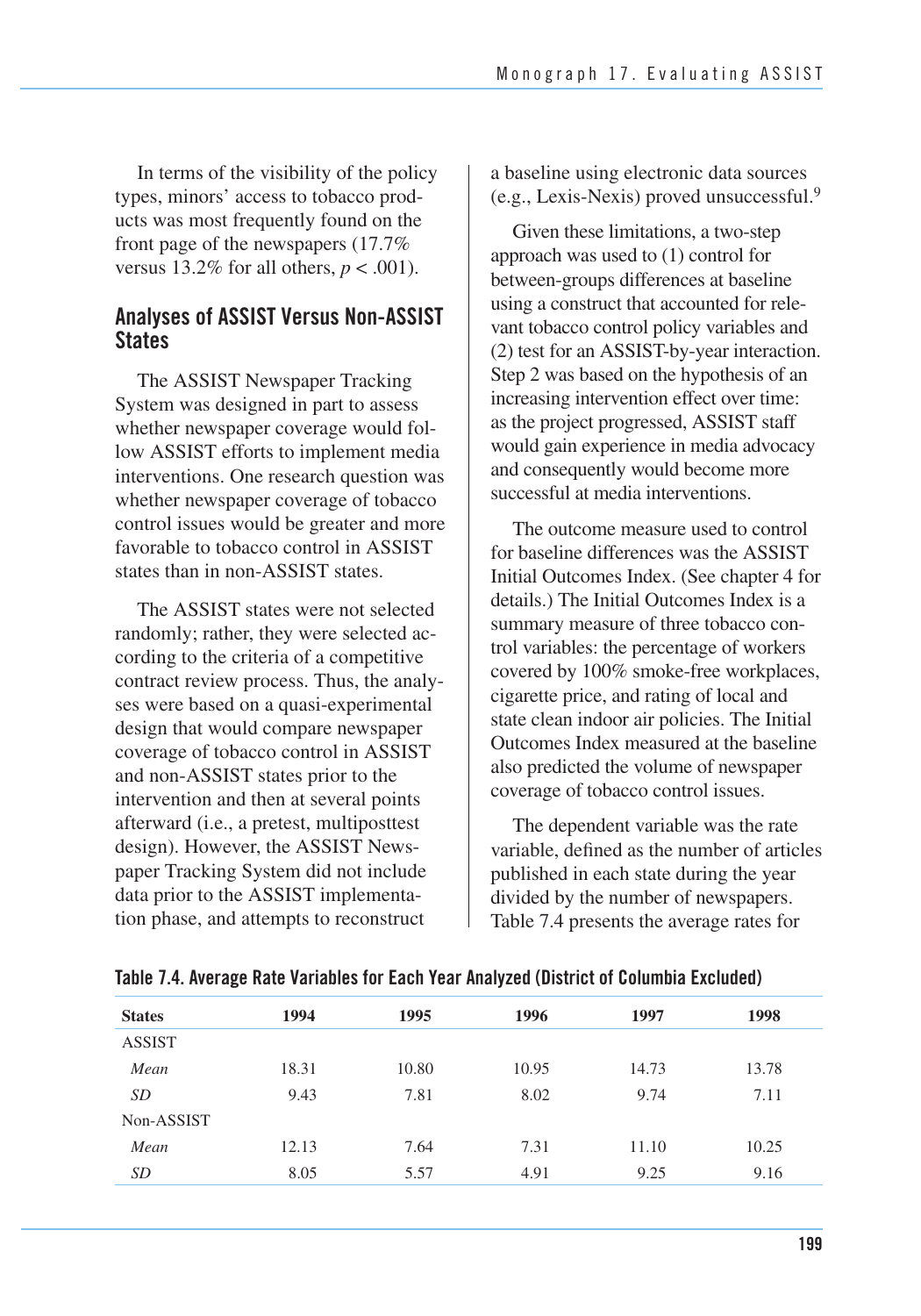each year analyzed. Data from the Dis- trict of Columbia were considered outli- ers and were omitted from these analyses because it is the home of *The Washing- ton Post,* which is not only a "local" newspaper, but is one of the premier national newspapers. In addition, the Dis-trict of Columbia is not a state.

The analytic methods were as follows (see Stillman and colleagues $9$  for additional details):

- Conduct a repeated-measures analysis to account for the presence of correlations between the observations for the same state over time.
- Use the PROC MIXED procedure in the statistical computer package SAS<sup>11</sup> for mixed linear regression equations. (Mixed models are more general than standard linear regression models in that they allow for the modeling of the variances and covariance of the observations and the means.)
- Perform a log transformation of the dependent variable, and calculate an average article rate for each state to normalize the error terms.
- Enter ASSIST status, Initial Outcomes Index rate, year, and interactions between these terms into the model.

The primary results of these analyses were as follows:

- Main effects for the Initial Outcomes Index ( $p < .0003$ ) and year ( $p < .0003$ )
- No observed ASSIST-by-year interaction, contrary to what was hypothesized
- An observed main effect for ASSIST  $(p < .0007)$ , indicating greater news

coverage in ASSIST states than in non-ASSIST states

The hypothesis of a change in coverage over time was not confirmed, but the analyses provided evidence that ASSIST media intervention efforts had an effect on newspaper coverage of tobacco control. While the quasi-experimental design does not allow causal conclusions, a plausible explanation of the greater newspaper coverage of tobacco control efforts in ASSIST states is the presence of the ASSIST media interventions. See Stillman and colleagues<sup>9</sup> for details on methods and findings.

#### **A Case Study of Newspaper Coverage in North Carolina**

The data in the ASSIST Newspaper Tracking System database can be analyzed at the individual state level with a case study approach. Data on the coverage of a specific event or sequence of events can be combined with firsthand accounts of tobacco control activities to explain the observed patterns of coverage. Reports of such analyses to program managers can help them determine the effectiveness of specific media interventions and media advocacy efforts and can guide them in developing their annual strategic action plans. Case study 7.1, from North Carolina, illustrates how newspaper coverage can be related to specific events and issues. The frequencies of editorials on youth access policy were assessed for 90 days before and 90 days after the passage of two youth access laws by the North Carolina General Assembly, the first in 1995 and the second in 1997.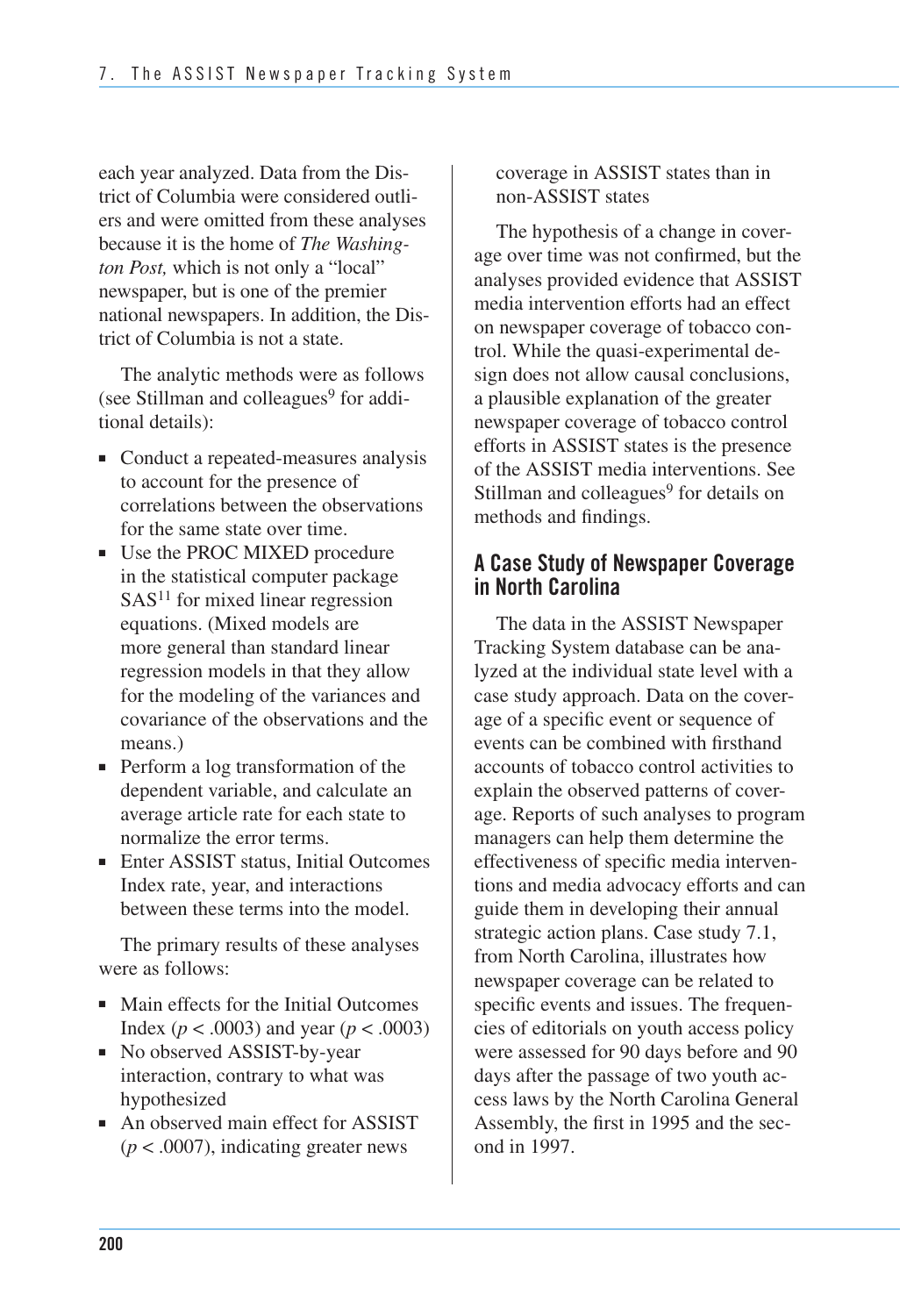#### **Case Study 7.1 Editorials Promote a Stronger Youth Access Law in North Carolina**

In April 1995, North Carolina passed a relatively weak law to restrict the sale of tobacco products to minors. The law contained the word *knowingly* and thereby gave retailers an escape hatch if they were caught selling to minors. At this point, ASSIST had been in its implementation phase in North Carolina for about 18 months. Media advocacy activities were in their early developmental phase at the time.

The data show that eight editorials appeared in newspapers across the state in the 6-month period surrounding the passage of the law. One editorial appeared before the passage of the law, and seven appeared after passage. The point of view of the editorials was overwhelmingly prohealth. Only one editorial written after passage of the law was protobacco.

Anecdotal evidence from tobacco control advocates in the state indicates that health groups in North Carolina were outraged at the passage of such a weak youth protection law. Tobacco control activists met with the editorial boards of several North Carolina newspapers to inform them about the dangers of allowing the word *knowingly* to remain in the law. These activities may account for the high percentage of prohealth editorials that appeared after the law was passed.

Nearly 2 years later, in February 1997, tobacco control advocates in North Carolina were successful in getting the legislature to pass a youth access bill that was stronger than the 1995 measure. The 1997 bill removed the word *knowingly* and required retailers to check the identification of anyone appearing to be younger than 18 years of age. By this time, ASSIST had been in its implementation phase for almost 4 years, and media advocacy training and practice were in full swing throughout the state.

During the 90 days before and after the passage of the second bill, 42 editorials were published— 21 before and 21 after the law was passed. Before the law was passed, the editorials were overwhelmingly prohealth (91%). After the law was passed, the point of view of the editorials was almost evenly split: 52% prohealth and 48% protobacco.

 Tobacco control advocates reported that the tobacco industry and the retail merchants' lobby tried to influence the language of this stronger law. The industry framed the issue of youth access as an equal responsibility between retailers and minors. Thus, they sought to include language making it illegal for minors to possess tobacco products as well as to purchase or attempt to purchase them. Not only would retailers be legally responsible for selling tobacco products to minors, but also minors would be legally responsible for attempting to purchase those products. Additional analyses could determine whether the prohealth editorials after the passage of the law reflected these lobbying efforts of the tobacco industry.

*Source:* Ulasevich, A., and W. D. Evans. 2001. *Tale of two laws: Case study approach using the ASSIST Media Analysis System.* Poster presented at the 129th annual meeting of the American Public Health Association, Atlanta.

### **Summary**

The ASSIST Newspaper Tracking Sys-<br>tem is a rich source of data on tobacc tem is a rich source of data on tobacco control newspaper coverage and can serve as a resource for future quantitative and qualitative analyses. Analyses of the data have numerous applications—for

example, to reveal needs and opportunities for program improvement, to help program planners develop more effective strategic plans, and to identify trends in coverage of specific issues that might require counteractions. In addition, the system is an important step toward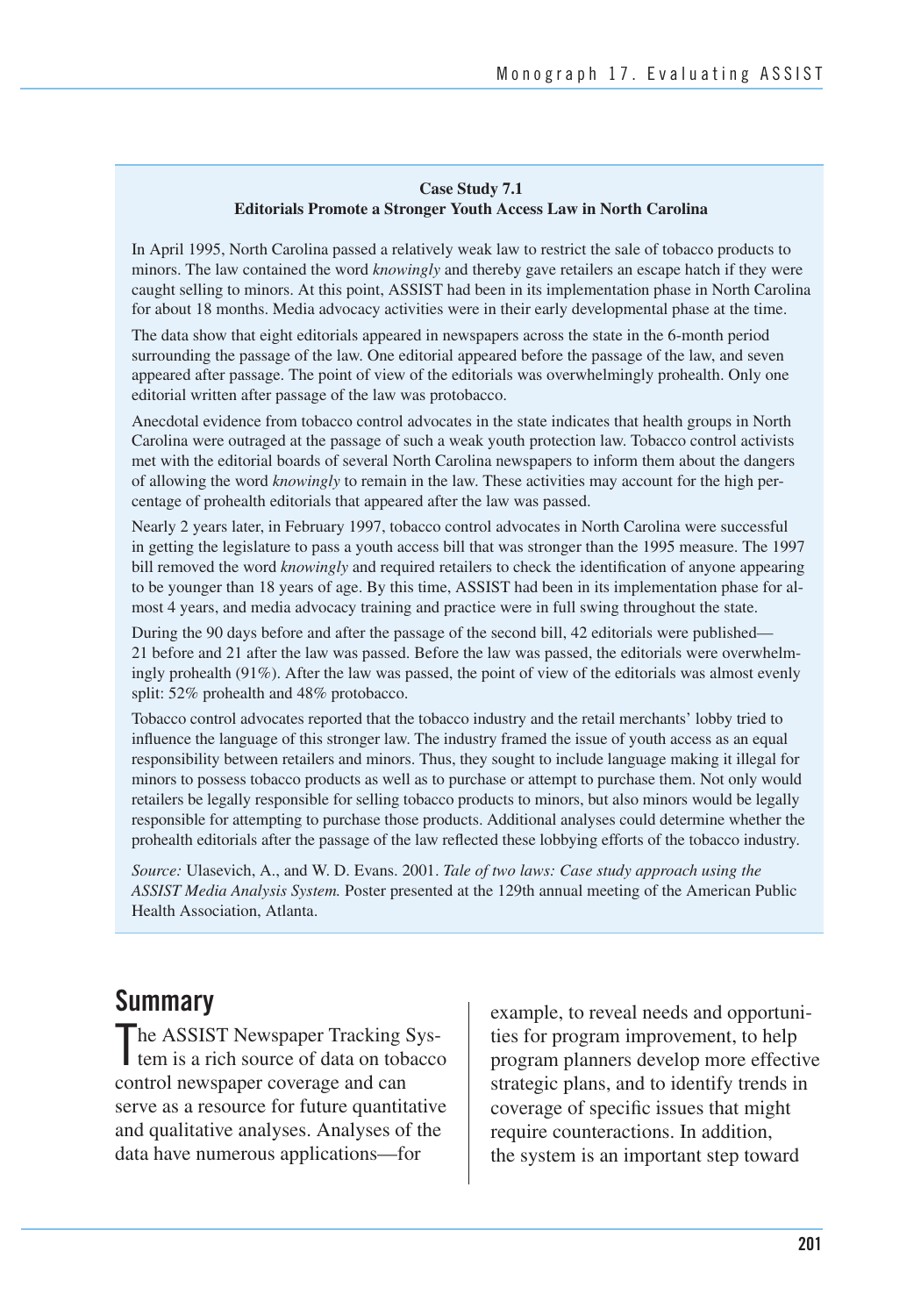developing methodologies that can be applied by other public health programs relying on changing social norms about health behaviors.

 The ASSIST Newspaper Tracking System also is a major contribution to the field of news media analysis. In addition to content analysis, this system offers the opportunity to evaluate correlations be- tween news media coverage and changes in the social environment surrounding a public health issue. A major contribu- tion of the system is a demonstration of how to monitor news coverage on a continuous basis and in tandem with the implementation of a large-scale public health intervention. The system now serves as a model that can be expanded further or revised, based on insights from its applications to ASSIST. Building on the model, new initiatives might seek to extend the system to capture additional variables on important concepts<sup>12</sup> and to test previously held assumptions about the need for census (or near census) sampling and coding methods.<sup>13</sup> The ASSIST newspaper tracking system was the first such tracking system in which newspaper coverage of tobacco control efforts was systematically collected, analyzed, and used as part of an evaluation effort. As a result, analysis of newspaper coverage is now a component of other tobacco con- trol program evaluations, including the current evaluation of the Robert Wood Johnson Foundation's SmokeLess States National Tobacco Policy Initiative.<sup>14</sup>

#### **Limitations**

 In advancing to the next development in methods for tracking and evaluat-ing media, it is important to take into

 consideration the limitations of the ASSIST Newspaper Tracking System and resources required a somewhat superficial classification of the article variables rather than an in-depth assessment of the con- tent. In particular, the purpose of provid- ing ongoing feedback to activists would be served better if analyses could be made of the arguments in editorial materials. Also, fine-tuning the coding categories might be considered. Although recent evi- dence suggests that newspaper-clipping services appear to miss a significant proportion of relevant articles,<sup>15</sup> during the intervention period there was high consistency between the national clipping service reports and ASSIST state reports of newspaper coverage. changing context. For example, limited

The goal of this project was to capture the universe of newspaper articles on ASSIST-relevant tobacco issues across all daily newspapers in the United States and thereby establish a database from which analyses could be conducted to identify trends in coverage and correlations to ASSIST media interventions. Because newspaper editorial boards control which stories are actually published, newspaper editorial policies are an important variable in a full evaluation of the data. For example, one might argue that editorial policy is a mediating variable capable of explaining some portion of a variance between media advocacy efforts (independent variable) and amount or characteristics of newspaper coverage (dependent variable). The ASSIST Newspaper Tracking System does not contain an editorial policy variable, so no analysis of the effect of editorial policy has been conducted.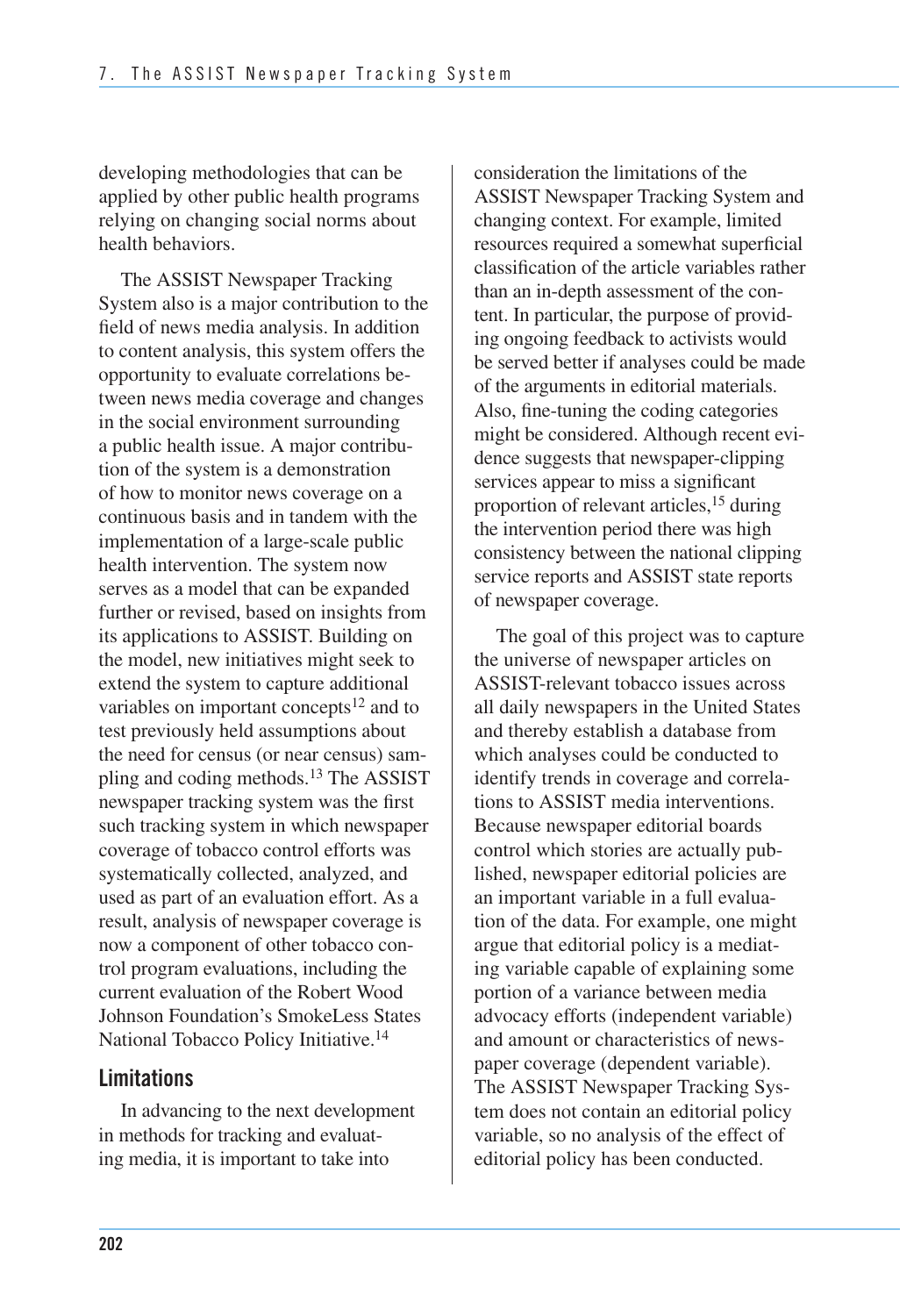#### **Strategic Elements for Success**

Through media advocacy and other media interventions, the 17 ASSIST states made tobacco and health an issue of public priority. The media interventions brought media attention to the four priority policy areas of the ASSIST model: clean indoor air, restrictions on minors' access to tobacco, excise tax increases, and restrictions on tobacco advertising and promotion. "Although no single strategy worked in every state, the following important elements were in place throughout the project and contributed to the success of the media interventions:

- ■ Technical assistance and training in media communications
- Strategic communication plans
- ■ Mechanisms for sharing information, ideas, and successes
- Communications with the ASSIST Coordinating Center, which provided a national perspective on tobacco issues
- A dedicated media staff person at the local level
- Access to national experts
- Access to materials that could be adapted locally for news stories, editorials, press releases, and other formats
- A clear understanding of the audiences to be reached
- Familiarity with the media markets
- Well-established media relations
- Skills in media advocacy"

*Source:* National Cancer Institute. 2005. *ASSIST: Shaping the future of tobacco prevention and control* (Tobacco control monograph no. 16, NIH publication no. 05-5645). Bethesda, MD: National Cancer Institute (p. 152).

#### **Future Directions**

Challenges for future analyses include the following:

- How can editorial policy be captured? Are there regional or state variations in media bias? Could these variations be coded?
- How can one assess whether policy makers read the newspaper coverage and whether the articles influence their thinking and policy decisions on tobacco control issues?
- Can the readership of specific newspapers be measured and coded by meaningful demographic characteristics?
- How can program intervention activities be captured for a later analysis of their relationship to media output?
- How can coding terms for articles be related to program intervention activities?
- Can the quality of program media interventions be assessed and coded, and can an analysis be conducted to determine whether certain types of interventions yield more newspaper coverage of the desired sort? In Indiana, a study synchronizing the process evaluation tracking system of a program with a news media tracking system is under way.
- Is there a theoretical base on which to build and test a model of the relationship between newspaper coverage and policy change?
- What would be the measure of an appropriate time lag between newspaper coverage and expected policy change?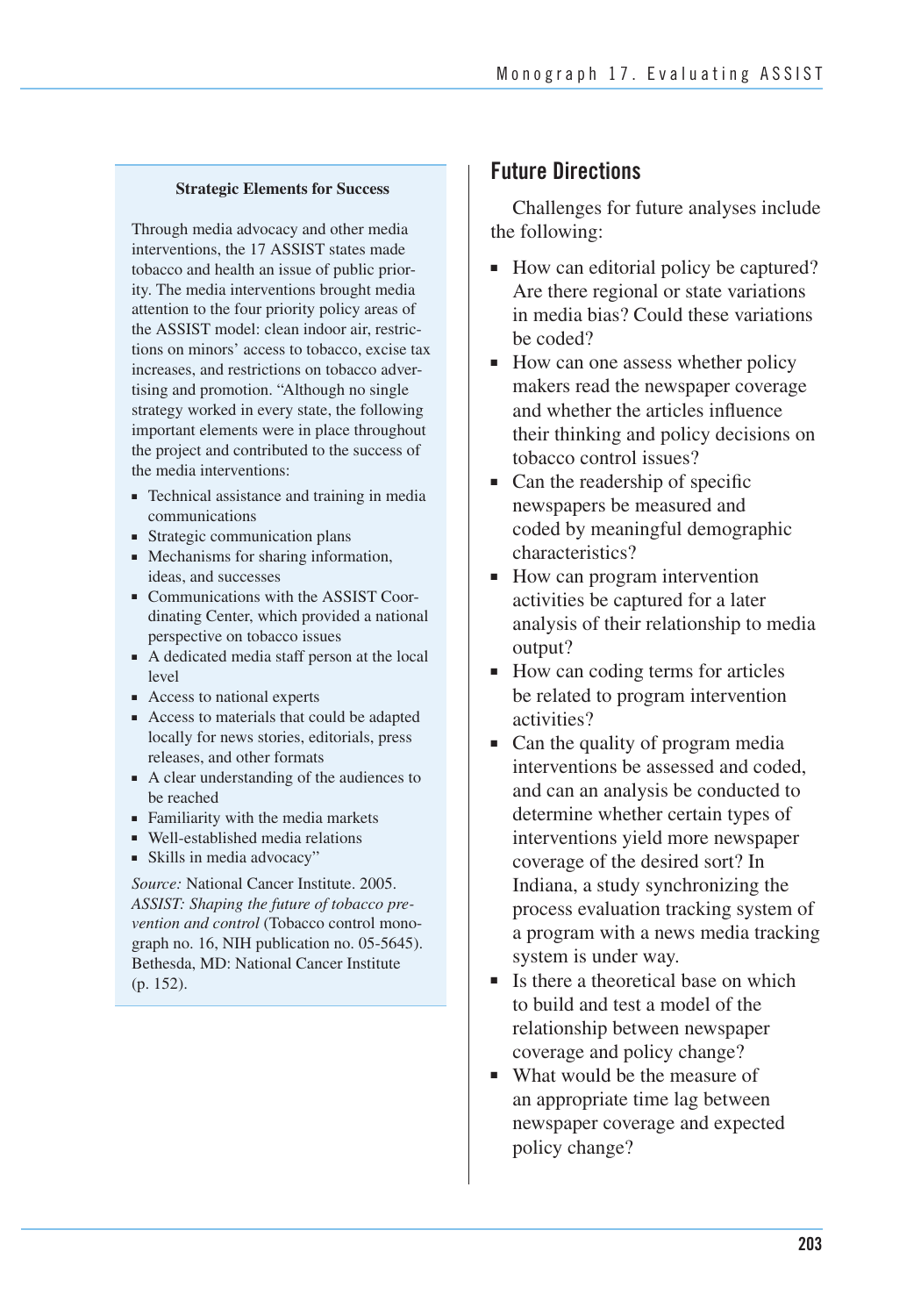- Are there elements of the newspaper tracking system that can be extrapolated to a model for other types of media (broadcast and Internet)?
- Is there a direct relationship between the amount of newspaper coverage of tobacco control issues and reported awareness of those issues?
- To what extent do changes in the amount of news media coverage of tobacco control lead to changes in knowledge, attitudes, or beliefs about specific tobacco control issues?

## **Conclusions**

- 1. The ASSIST Newspaper Tracking System established a method to systematically identify and collect newspaper coverage from all daily newspapers across the United States about ASSIST-relevant tobacco control policy topics. These articles were subsequently coded and entered into a database.
- 2. Newspaper articles were coded for policy type covered, topic covered, newspaper circulation, article type, front page story location, point of view, and origin.
- 3. An assessment of changes in media coverage over time reflected changing interest in various tobacco control policy areas, such as clean indoor air, taxation, and advertising, as well as tobacco industry lawsuits, the Master Settlement Agreement, and U.S. Food and Drug Administration regulations.
- 4. Additional research conducted as part of the ASSIST evaluation found that ASSIST media advocacy efforts were associated with higher levels of newspaper coverage and coverage that was more positive toward tobacco control.
- 5. While the newspaper tracking system data were not a part of the final ASSIST evaluation model, such data served important functions. The data provided valuable information to the ASSIST states that allowed them to track their own progress in obtaining positive media coverage for their tobacco control policy initiatives. In addition, the data documented the entire history of tobacco control policy coverage from 1993 through 1999. This leaves a legacy for future researchers to delve into more deeply and analyze the complex factors associated with newspaper coverage.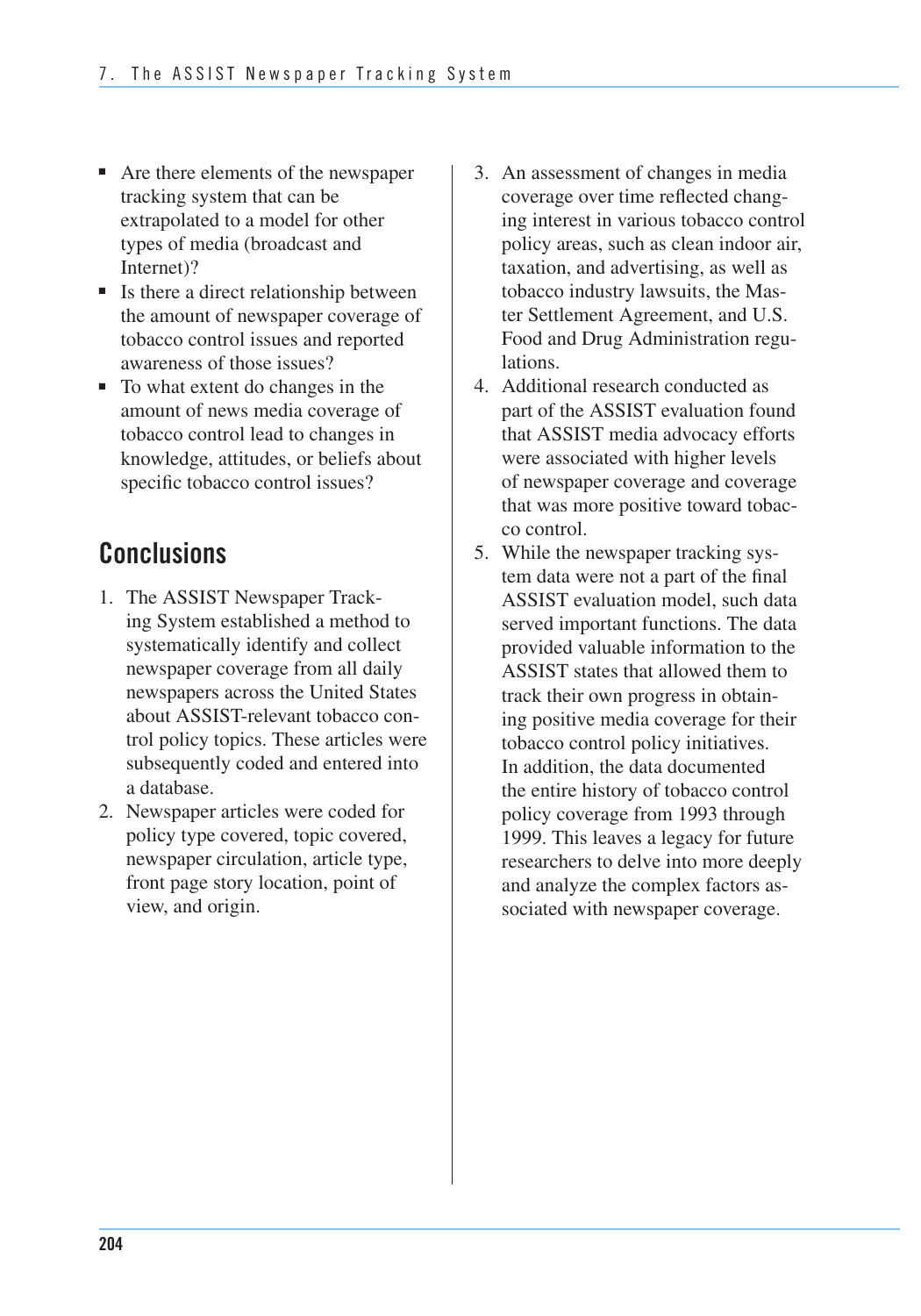## **Appendix 7.A. Coding Topics**

#### **Policy 1**

- 1. Ban smoking in worksites/public buildings/prisons
- 2. Ban smoking in bars/gaming clubs/parlors
- 3. Ban smoking in recreation buildings
- 4. Ban smoking in airports
- 5. Ban smoking on transportation/metro
- 6. Ban smoking in malls
- 7. Ban smoking in parks/beaches/playgrounds
- 8. Ban smoking in restaurants
- 9. Ban smoking in schools/daycare centers
- 10. Ban smoking in stadiums/arenas
- 11. Ban smoking around entrances/on grounds and outdoors in general
- 12. Secondhand smoke/lawsuits due to secondhand smoke (i.e., flight attendants or prisoners)
- 13. Secondhand smoke in multiple family dwellings/nursing homes

#### **Policy 2**

- 1. ASSIST mention (coded as policy 5)
- 2. Access to minors regulation
- 3. Sting operations/compliance checks (includes smokeless)
- 4. Student fines/suspensions/policies for possession by a minor
- 5. Banning vending machines
- 6. Regulating the licensing of vendors/sales/violations/Internet sales
- 7. Banning the selling of "loosies" single cigarettes
- 8. "Underage Sales Prohibited" labels
- 9. Sales banned near schools
- 10. Lawsuits dealing w/selling tobacco to minors (California…)
- 11. Banning sales of cigars to minors

### **Policy 3**

- 1. Federal tax on tobacco
- 2. State tax on tobacco

#### **Policy 4**

- 1. Banning billboards/advertising in a state or metropolitan area
- 2. Banning billboards/advertising from sports arenas
- 3. Banning billboards around schools/playgrounds/parks
- 4. Restricting tobacco company sponsorship of sport/entertainment events
- 5. Banning advertising on race cars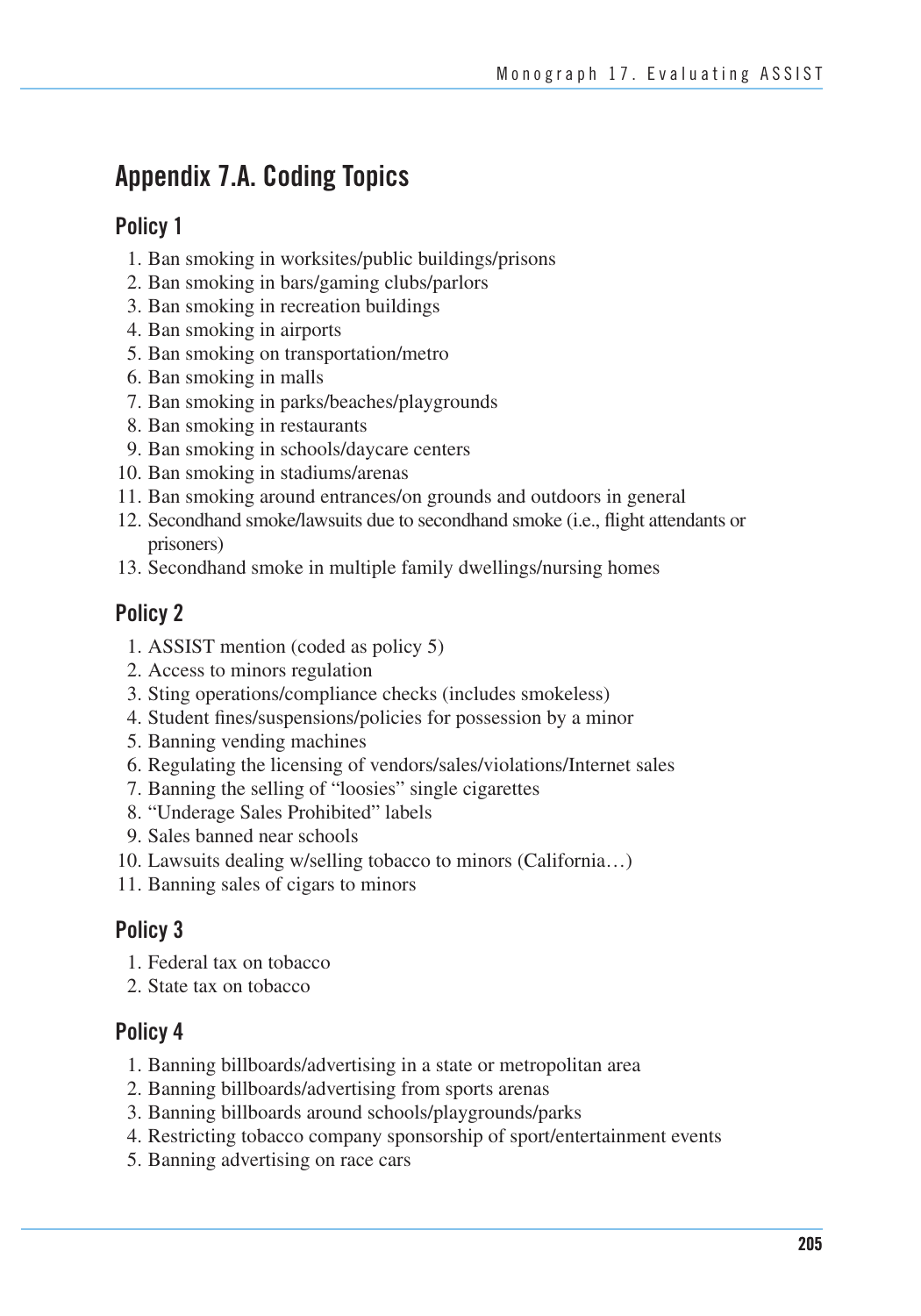- 6. Banning tobacco advertising on clothes
- 7. FDA regulating advertising of cigarettes/voluntary
- 8. Banning cigarette displays in stores/self-service/window ads
- 9. Regulation of cyber (Internet) tobacco ads
- 10. Banning free samples
- 11. Banning advertising ads in magazines, newspapers, TV, radio (any media)/transportation
- 12. Banning Joe Camel/Marlboro Man/cartoon characters (including lawsuits against these characters)
- 13. Foreign banning or phase out of advertising overseas

#### **Policy 5**

- 1. Regulating tobacco package labeling/ingredient disclosure law
- 2. FDA regulating/banning nicotine content/as a drug delivery system/prohibition/ prohibit retail sales/tobacco legislation mentions/National Tobacco Policy mentions
- 3. Lawsuits dealing with states/insurance companies [i.e., Medicare/Medicaid suing tobacco companies] as well as class action lawsuits
- 4. Lawsuit dealing with discrimination [employers not hiring smokers]/firing employees/law prohibiting employees to smoke at all
- 5. Pharmacies and stores banning tobacco products
- 6. Banning smokeless tobacco products
- 7. Cigarette price increases by manufacturers/government tobacco bills to increase prices (no mention of it as a tax)
- 8. Tobacco industry contributions to state politicians
- 9. Tobacco industry contributions to national (House and Senate) politicians
- 10. National Center/Campaign for Tobacco-Free Kids
- 11. Centers for Disease Control/IMPACT
- 12. Centers for Disease Control/Office on Smoking and Health
- 13. Overseas/International tobacco marketing/promotion
- 14. Settlement talks
- 15. Cigar/cigarette disposal laws
- 16. International lawsuits
- 17. Supreme Court debates/decisions on tobacco

#### **Subjects Not Included in the Search**

Articles related to tobacco farming

Financial position of tobacco companies

Cessation counseling

Tobacco tax revenues and their use (e.g., tobacco tax used for cancer research)

Lawsuits involving tobacco companies suing another party (e.g., ABC, EPA)

How Settlement money is to be spent

Lawyers' fees lawsuits/discussions

Veterans' issue with VA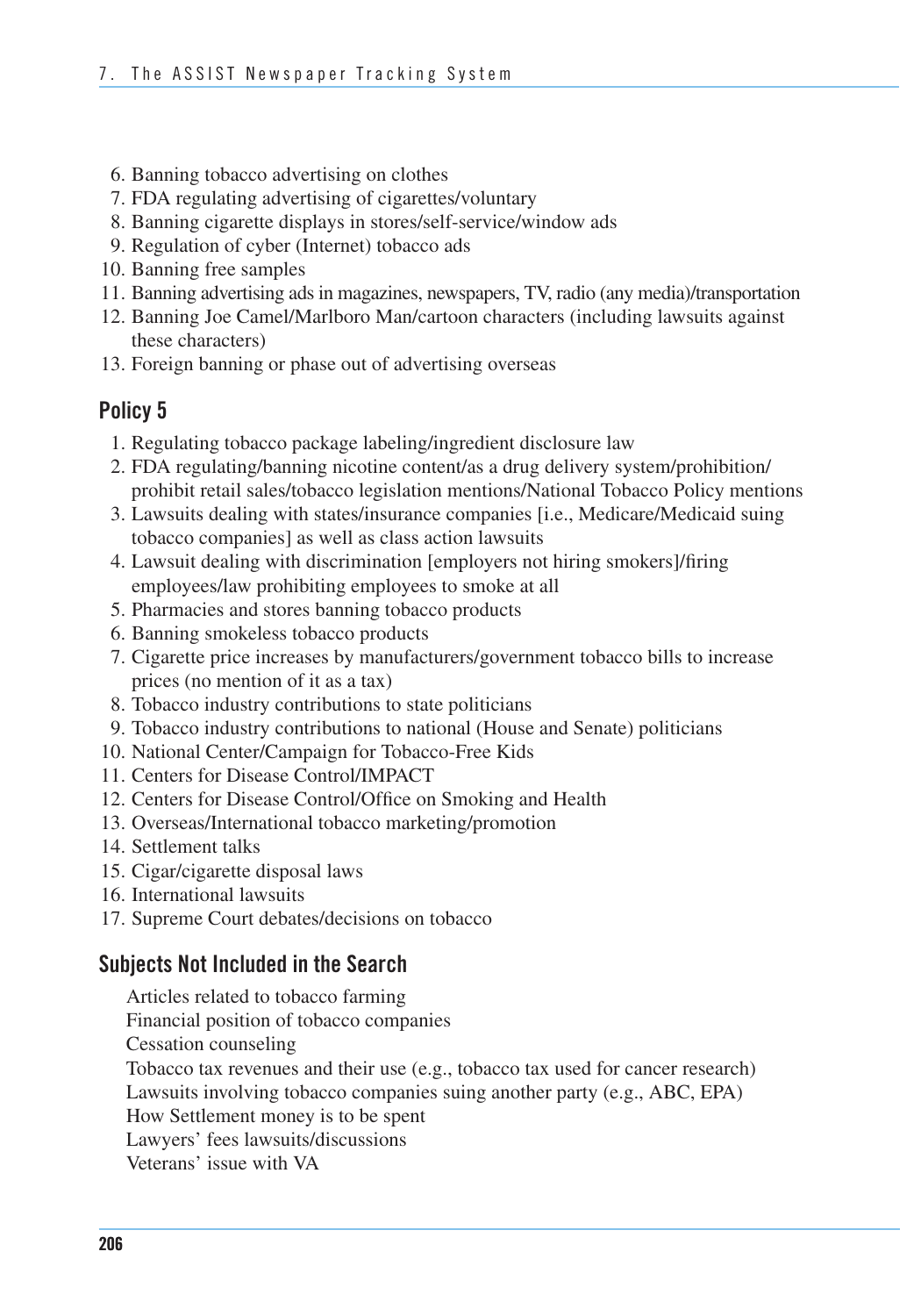### **Appendix 7.B. Search Strategies**

#### **ASSIST Media Analysis**

**All references from all dailies.** Exclude radio and television. ASSIST (Amer. Stop Smoking Intervention Study)

Amer. Stop Smoking Intervention Study

**Original features from all dailies.** Confine syndication to the 10 largest cities. Include all references from dailies (no exclusions) in connection with ASSIST (Amer. Stop Smoking Intervention Study). Exclude radio, television, photos without stories, syndicated columns, syndicated Sunday supplements, police reports, foreign publications, *Christian Science Monitor, USA Today, Wall Street Journal.* 

 ATF (Bureau of Alcohol, Tobacco & Firearms) in connection with tobacco control laws & policies re: sting operations, licensing of retail stores, or youth buying operations

 BATF (Bureau of Alcohol, Tobacco & Firearms) in connection with tobacco control laws & policies re: sting operations, licensing of retail stores, or youth buying operations

Bureau of Alcohol, Tobacco & Firearms in connection with tobacco control laws & policies re: sting operations, licensing of retail stores, or youth buying operations Cigarettes in connection with tobacco control laws re: sting operations, licensing of retail stores, or youth buying operations

FBI (Fed. Bureau of Investigation) in connection with tobacco control laws re: sting operations, licensing of retail stores, or youth buying operations

Law enforcement in connection with tobacco control laws re: sting operations, licensing of retail stores, or youth buying operations

Nicotine in connection with tobacco control laws re: sting operations, licensing of retail stores, or youth buying operations

Police in connection with tobacco control laws re: sting operations, licensing of retail stores, or youth buying operations

Smokeless tobacco in connection with tobacco control laws re: sting operations, licensing of retail stores, or youth buying operations

Smoking in connection with tobacco control laws re: sting operations, licensing of retail stores, or youth buying operations

Snuff in connection with tobacco control laws re: sting operations, licensing of retail stores, or youth buying operations

Tobacco in connection with tobacco control laws re: sting operations, licensing of retail stores, or youth buying operations

Tobacco, smokeless in connection with tobacco control laws re: sting operations, licensing of retail stores, or youth buying operations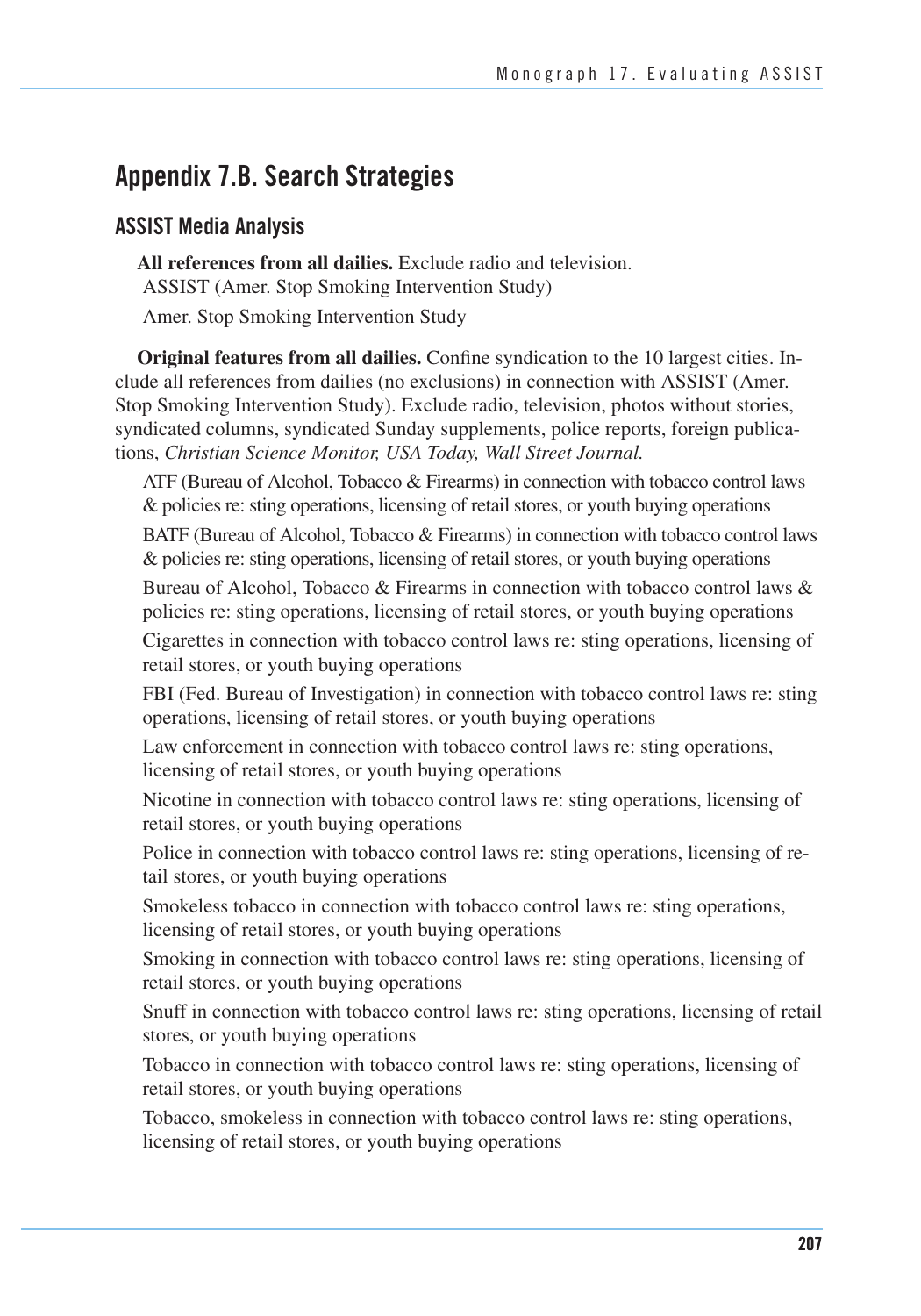**Original features from all dailies.** Confine syndication to the 10 largest cities. Include all references from dailies (no exclusions) in connection with ASSIST (Amer. Stop Smoking Intervention Study). Exclude radio, television, photos without stories, syndicated columns, syndicated Sunday supplements, movie reviews, obituaries, weddings, police reports, restaurant reviews, foreign publications, *Christian Science Monitor, USA Today, Wall Street Journal.* 

 Advertising in connection with bans re: cigarettes, nicotine, smoking, snuff, or tobacco Cigarettes in connection with advertising bans Cigarettes in connection with bans re: public places (i.e., airports, restaurants)

Cigarettes in connection with lawsuits

Cigarettes in connection with legislation

Cigarettes in connection with limiting availability to minors (i.e., vending machines, retail stores)

Cigarettes in connection with prisons re: banning of

Cigarettes in connection with prohibitions

Cigarettes in connection with taxes

Nicotine in connection with advertising bans

Nicotine in connection with bans re: public places (i.e., airports, restaurants)

Nicotine in connection with lawsuits

Nicotine in connection with legislation

Nicotine in connection with limiting availability to minors (i.e., vending machines, retail stores)

Nicotine in connection with prisons re: banning of

Nicotine in connection with prohibitions

Nicotine in connection with taxes

Prisons in connection with cigarettes, nicotine, smoking, snuff, or tobacco re: banning of

Prisons in connection with smokeless tobacco re: banning of

Smokeless tobacco in connection with advertising bans

Smokeless tobacco in connection with bans re: public places (i.e., airports, restaurants)

Smokeless tobacco in connection with lawsuits

Smokeless tobacco in connection with legislation

Smokeless tobacco in connection with limiting availability to minors (i.e., vending machines, retail stores)

Smokeless tobacco in connection with prisons re: banning of

Smokeless tobacco in connection with prohibitions

Smokeless tobacco in connection with taxes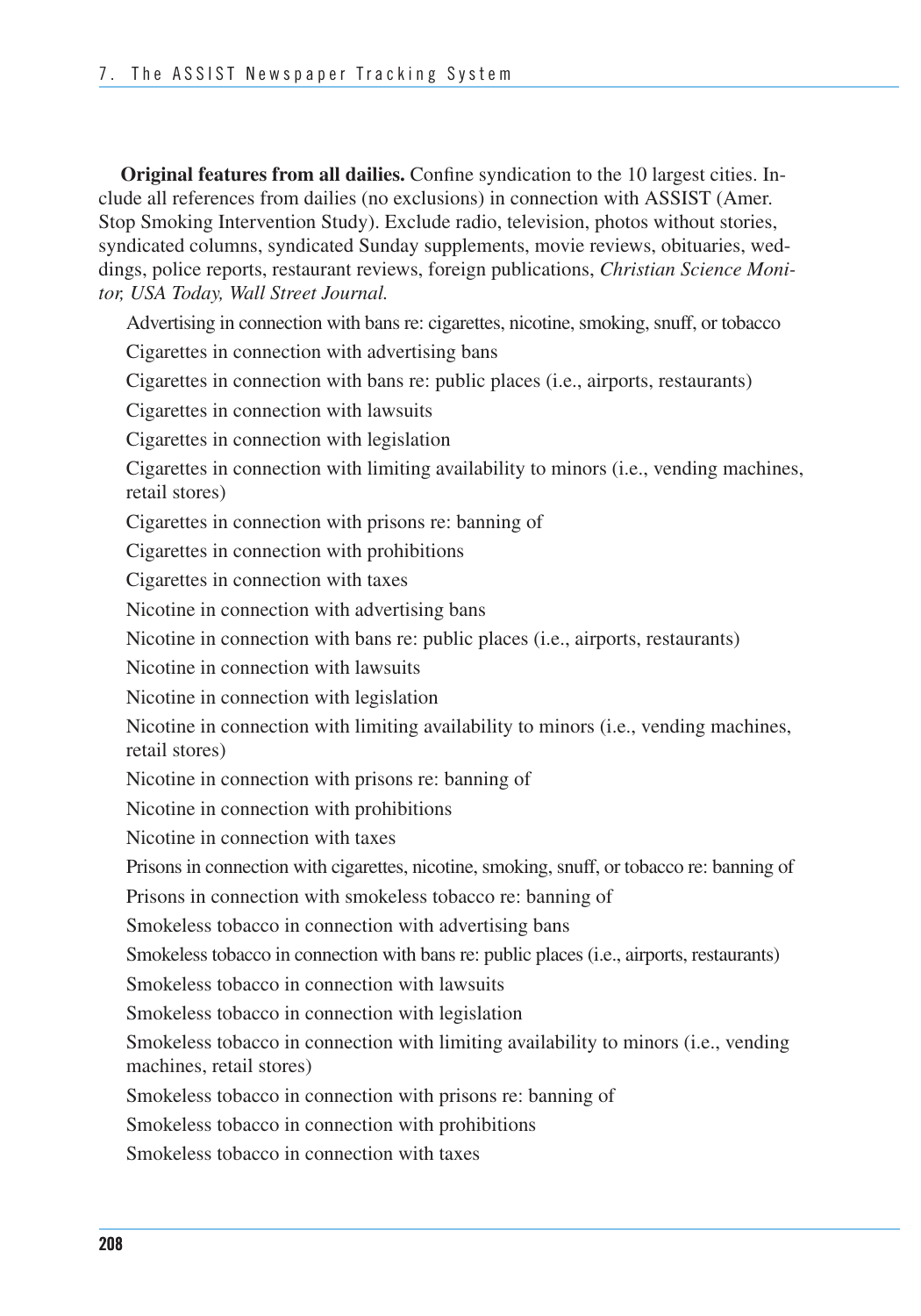Tobacco, smokeless in connection with bans re: public places (i.e., airports, restaurants) Smokeless tobacco in connection with workplace re: banning of Smoking in connection with advertising bans Smoking in connection with bans re: public places (i.e., airports, restaurants) Smoking in connection with lawsuits Smoking in connection with legislation Smoking in connection with limiting availability to minors (i.e., vending machines, retail stores) Smoking in connection with prisons re: banning of Smoking in connection with prohibitions Smoking in connection with taxes Snuff in connection with advertising bans Snuff in connection with bans re: public places (i.e., airports, restaurants) Snuff in connection with lawsuits Snuff in connection with legislation Snuff in connection with limiting availability to minors (i.e., vending machines, retail stores) Snuff in connection with prisons re: banning of Snuff in connection with prohibitions Snuff in connection with taxes Taxes in connection with cigarettes, nicotine, smoking, snuff, or tobacco Taxes in connection with smokeless tobacco Teenagers in connection with limiting availability of tobacco prods. to minors Tobacco in connection with advertising bans Tobacco in connection with bans re: public places (i.e., airports, restaurants) Tobacco in connection with lawsuits Tobacco in connection with legislation Tobacco in connection with limiting availability to minors (i.e., vending machines, retail stores) Tobacco in connection with prisons re: banning of Tobacco in connection with prohibitions Tobacco in connection with taxes Tobacco, smokeless in connection with advertising bans Tobacco, smokeless in connection with lawsuits Tobacco, smokeless in connection with legislation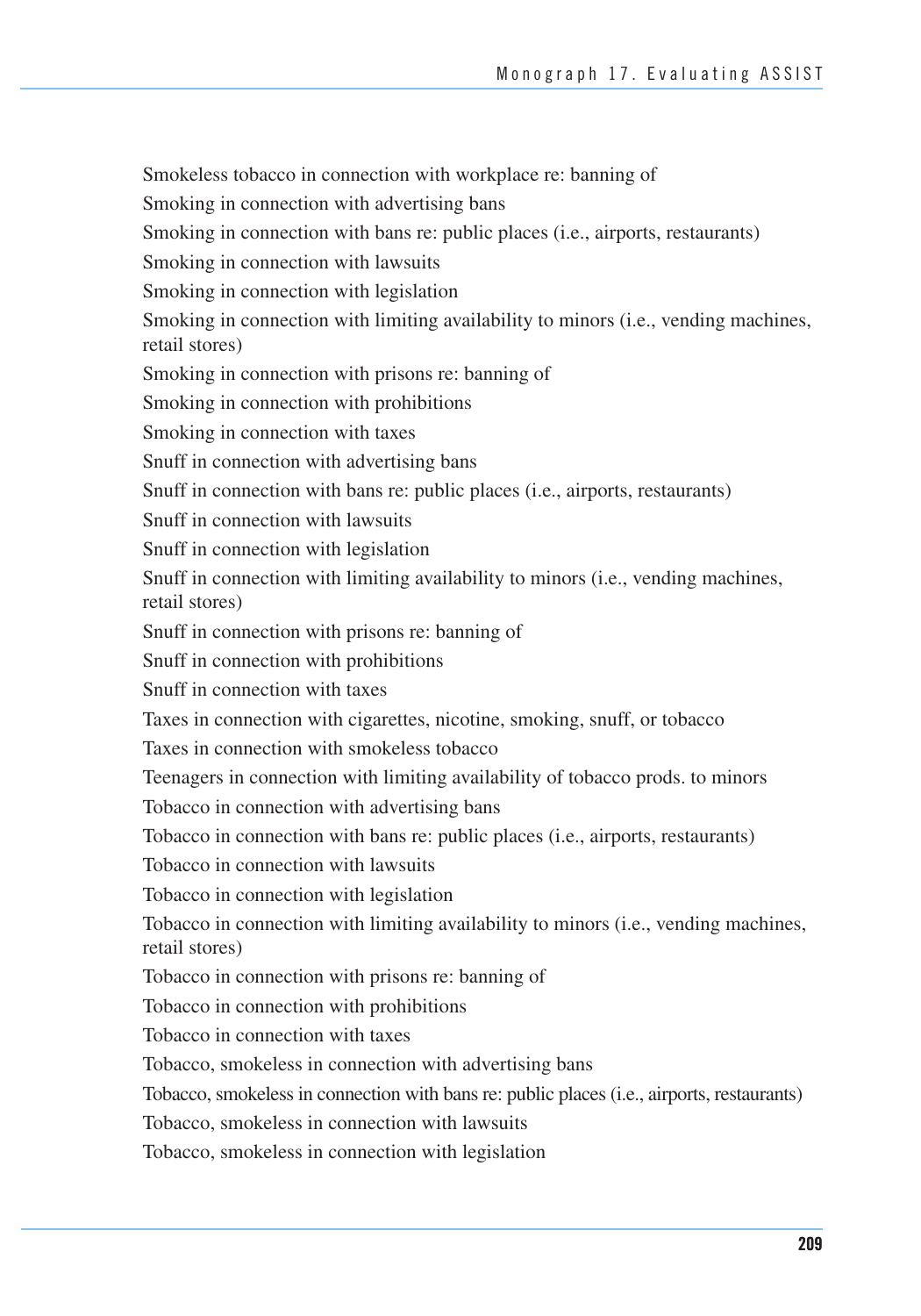Tobacco, smokeless in connection with limiting availability to minors (i.e., vending machines, retail stores)

Tobacco, smokeless in connection with prisons re: banning of

Tobacco, smokeless in connection with prohibitions

Tobacco, smokeless in connection with taxes

Tobacco, smokeless in connection with workplace

Workplace in connection with smokeless tobacco re: bans

**Original features from all dailies.** Confine syndication to the 10 largest cities. Include all references from dailies (no exclusions) in connection with ASSIST (Amer. Stop Smoking Intervention Study). Exclude radio, television, photos without stories, syndicated columns, syndicated Sunday supplements, movie reviews, police reports, restaurant reviews, foreign publications, *Christian Science Monitor, USA Today, Wall Street Journal*.

Americans With Disabilities Act—fed. legis. in connection with tobacco control laws and policies

Camel Cigarettes in connection with Joe Camel—advertising character re: advertising ban

Camel, Joe—advertising character in connection with cigarettes re: advertising ban

Cigarettes in connection with bans re: public transportation

Joe Camel—advertising character in connection with cigarettes re: advertising ban

Nicotine in connection with bans re: public transportation

Public transportation in connection with bans re: smoking, snuff, tobacco, cigarettes, nicotine, or smokeless tobacco

Smokeless tobacco in connection with bans re: public transportation

Smoking in connection with bans re: public transportation

Snuff in connection with bans re: public transportation

Tobacco in connection with bans re: public transportation

Tobacco in connection with restrictions re: indoor air quality

Tobacco companies in connection with sponsorship of sporting or cultural events re: advertising ban

Tobacco, smokeless in connection with bans re: public transportation

Transportation, public in connection with bans re: smoking, snuff, tobacco, cigarettes, nicotine, or smokeless tobacco